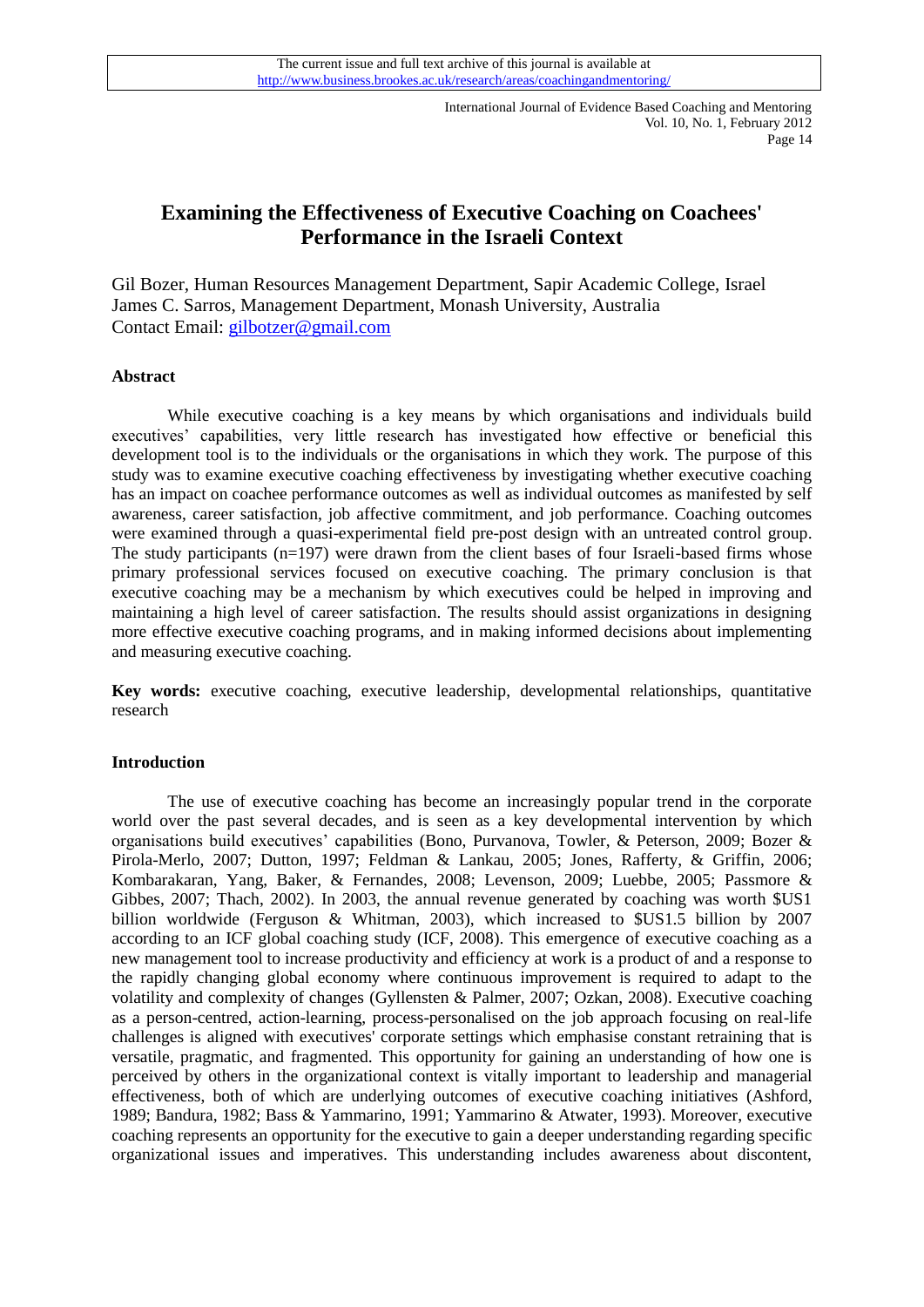possible undiscovered opportunities, and the executive's own strengths related to the issues and imperatives [\(Moen & Kralsund, 2008\)](#page-17-5).

## **Justification for the Study**

While executive coaching is a key means by which organisations build executives' capabilities, currently, neither the coach nor the coachee and his/her organisation know with any scientific certainty what are the expected outcomes from engaging in executive coaching [\(Kombarakaran, Bsker, Yang, & Fernandes, 2008;](#page-17-6) [Luebbe, 2005\)](#page-17-2). There have been only a handful of empirical studies on the effectiveness and benefit of executive coaching as a development tool to the individuals or the organisations in which they work [\(Blackman, 2006;](#page-15-8) [Kampa-Kokesch & Anderson,](#page-16-3)  [2001;](#page-16-3) [Levenson,](#page-17-1) 2009; [Lowman, 2005;](#page-17-7) [Natale & Diamante, 2005;](#page-17-8) [Passmore & Gibbes, 2007;](#page-17-3) [Smither, London, Flautt, Vargas, & Kucine, 2003;](#page-18-2) [Spence, 2006;](#page-18-3) [Wasylyshyn, 2003\)](#page-18-4). Further, these studies primarily have used short term affective reactions as outcome measures, and ignored coachee learning, behavioural changes and organisational outcomes as effectiveness indicators [\(Feldman &](#page-15-3)  [Lankau, 2005;](#page-15-3) [Kombarakaran, Yang, et al., 2008\)](#page-17-0). In order to redress this gap, this study uses established, reliable and valid measures to examine pre-and post executive coaching outcomes.

This failure to specify the impact of executive coaching is a critical limitation of existing research, because executives have a major influence on the viability and, ultimately, the success of the organisations in which they operate [\(Aitken & Malcolm, 2010;](#page-14-0) [Bertrand & Schoar, 2003;](#page-15-9) [Jung, Wu,](#page-16-4)  [& Chow, 2008;](#page-16-4) [Kaiser, Hogan, & Craig, 2008;](#page-16-5) [Kirwan & Brichall, 2006\)](#page-17-9). This influence is increasingly relevant given the changing nature of work [\(Arthur & Rousseau, 1996;](#page-14-1) [King, 2004\)](#page-17-10), the uncertain environment [\(Waldman, Ramírez, House, & Puranam, 2001\)](#page-18-5), and the growing recognition by organisations that in order to address the economic, political and social changes in their environment that require continuous innovation and managerial flexibility [\(Aitken & Malcolm, 2010;](#page-14-0) [Moen & Allgood, 2009;](#page-17-11) [Yukl & Mahsud, 2010\)](#page-14-2), they need to invest in their human resources development [\(Antonacopoulou, 2000\)](#page-14-3). Further, because executive coaching programs are a significant expense, it is essential for organisations that manage these programs, as well as coaches who work with executives, to consider new ways of increasing executive coaching effectiveness. Given the early state of the practice, and the dearth of agreed-upon definitions and standards, more theoretical and empirical research on executive coaching effectiveness is required [\(Collings & Mellahi, 2009\)](#page-15-10). It is hoped that this study will contribute to executive coaching as an emerging evidence-based profession.

The purpose of this article is to empirically examine executive coaching effectiveness by investigating whether executive coaching has an impact on coachee performance as reflected in greater levels of individual outcomes. The research question that was designed to fulfil the purpose of the study is: "Does executive coaching have a positive influence on coachee performance as reflected in greater levels of individual outcomes?" This research question guides the literature review and assists in establishing related hypothesis.

# **Review of Literature**

At its broadest level, coaching is generally defined as a process of equipping individuals with the tools, knowledge, and opportunities they need to develop themselves and become more effective [\(Feldman & Lankau, 2005;](#page-15-3) [Peterson, 1996\)](#page-17-12). More recently, in the 1990s, executive coaching per se emerged as an intervention focused on managers and senior leaders in organisation [\(Kampa-Kokesch](#page-16-3)  [& Anderson, 2001;](#page-16-3) [Stern, 2004\)](#page-18-6). This intervention geared specifically to changing the behaviour of middle-and senior-level managers [\(Feldman & Lankau, 2005\)](#page-15-3). Unlike life coaching, executive coaching involves a third party, the organisation that employs the executive. Usually, the organisation is represented by human resources or by the executive's manager [\(Gyllensten & Palmer, 2007\)](#page-16-2).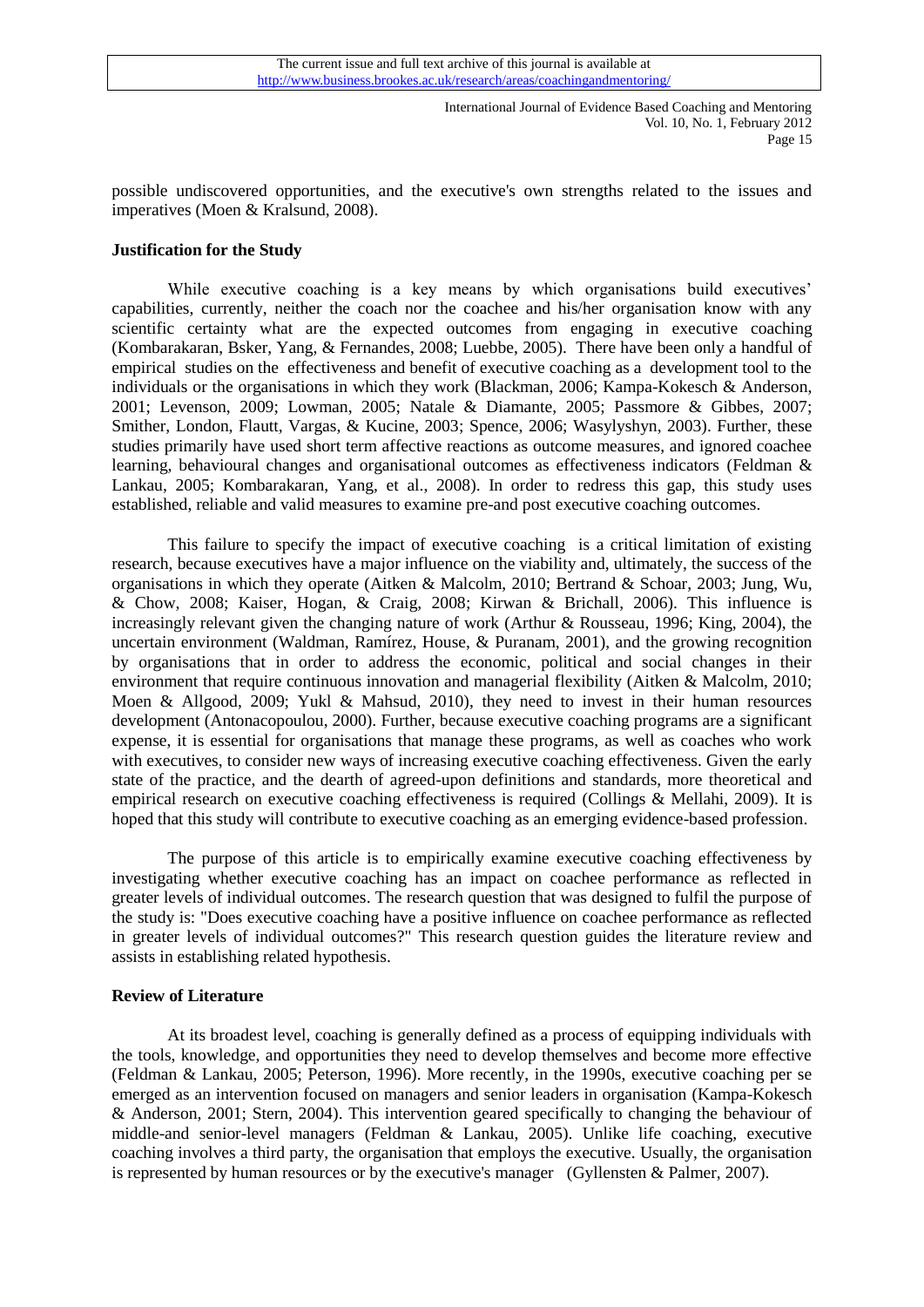# *Defining Executive Coaching*

Numerous definitions of executive coaching exist, ranging from the specific to the comprehensive, and are influenced by practitioner backgrounds, theories, and models. Some authors define executive coaching as a training technique specifically focused at the individual level [\(Kampa-](#page-16-3)[Kokesch & Anderson, 2001;](#page-16-3) [McCauley & Hezlett, 2001;](#page-17-13) [Orenstein, 2002;](#page-17-14) [Pemberton, 2006;](#page-17-15) [Peterson,](#page-17-12)  [1996\)](#page-17-12), while others adopt a broader definition, extending executive coaching to the team and organisational levels [\(Bacon & Spear, 2003;](#page-15-11) [Hall, Otazo, & Hollenbeck, 1999;](#page-16-6) [ICF, 2008;](#page-16-1) [Kilburg,](#page-16-7)  [1996a,](#page-16-7) [1996b,](#page-16-8) [2000\)](#page-17-16).

While there is no universal definition of executive coaching, the different forms of executive coaching do share certain defining characteristics mentioned by various authors. Executive coaching always involves a highly confidential partnership between an executive and a coach [\(Blackman, 2006;](#page-15-8) [Brotman, Liberi, & Wasylyshyn, 1998;](#page-15-12) [Kiel, 1996;](#page-16-9) [Natale & Diamante, 2005;](#page-17-8) [Wasylyshyn, 2003\)](#page-18-4). This personal outcome-focused activity focuses not only on interpersonal issues, but also on intrapersonal ones [\(Greene & Grant, 2003;](#page-16-10) [O'Brien, 1997;](#page-17-17) [Witherspoon & White, 1996a\)](#page-18-7). Although executive coaching may be initiated by the executive independently, there is usually another party in the executive coaching relationship, namely, the organisation [\(Ennis et al., 2004;](#page-15-13) [Luebbe, 2005;](#page-17-2) [Scriffignano, 2009\)](#page-18-8). Executive coaching is, most often, provided by the organisation and involves a clear link between the individual goals of the coachee and the strategic goals of the organisation [\(Ennis, et al., 2004\)](#page-15-13). In this context, executive coaching has been defined as an ongoing relationship, usually lasting anywhere from a few months to a year or more [\(D Coutu et al., 2009;](#page-15-14) [Diedrich, 1996;](#page-15-15) [Levinson, 1996\)](#page-17-18). Differing from therapy, most definitions assume an absence of serious mental health problems in the coachee [\(Brock, 2008;](#page-15-16) [Cavanagh, 2005;](#page-15-17) [Kilburg, 2004;](#page-16-11) [Ozkan, 2008\)](#page-17-4), and share the notion that the coachee is resourceful (Berg  $\&$  Szabo, 2005). Overall, the executive coaching relationship is described as a partnership of equals in which the coach does not have any direct authority over the executive [\(Diane Coutu et al., 2009;](#page-15-19) [Evers, Brouwers, & Tomic, 2006;](#page-15-20) [Grant, 2006;](#page-16-12) [Rogers, 2004;](#page-17-19) [Witherspoon & White, 1996a\)](#page-18-7), and may not be a specialist in the executive's focus area or professional field [\(Eggers & Clark, 2000;](#page-15-21) [Hart & Kirkland, 2001;](#page-16-13) [London, 2001\)](#page-17-20). This collaborative relationship is one in which the executive coach is a facilitator of the process, rather than a director, and distinguishes executive coaching from the other developmental aspects of normal supervisory or managerial roles [\(Tett, Hal, Bleier, & Murphy, 2000\)](#page-18-9).

For the purpose of this study, executive coaching is defined as a one-on-one relationship between a professional coach and an executive (coachee). The purpose of executive coaching is to enhance the coachee's behavioural change through self-awareness and learning, and ultimately contribute to individual and organisational success. This definition comprises three parts. First, executive coaching is defined as a service delivered in a one-on-one format. Second, the coachees are not direct reports of the coaches. Although this study focus on coaches whose exclusive responsibility is client coaching and have no formal authority over client, it is recognised that internal coaching provided by stakeholders within the organisation (e.g. supervisor, peer, human resource professionals) may be a legitimate part of organisations' managerial development programs. Finally, the focus is on performance improvement within the context of a specific organization.

#### *Outcomes of Executive Coaching*

Research on executive coaching, while relatively a new field of endeavour, is only now beginning to build a wider evidence base about the impact of executive coaching on organizational and individual outcomes [\(Passmore & Gibbes, 2007\)](#page-17-3). Research suggests that executive coaching can lead to improvements at the individual and unit-levels, with the majority of studies measuring individual outcomes. Overall, studies have consistently found a positive relationship between executive coaching and both executive effectiveness and job performance, based on multiple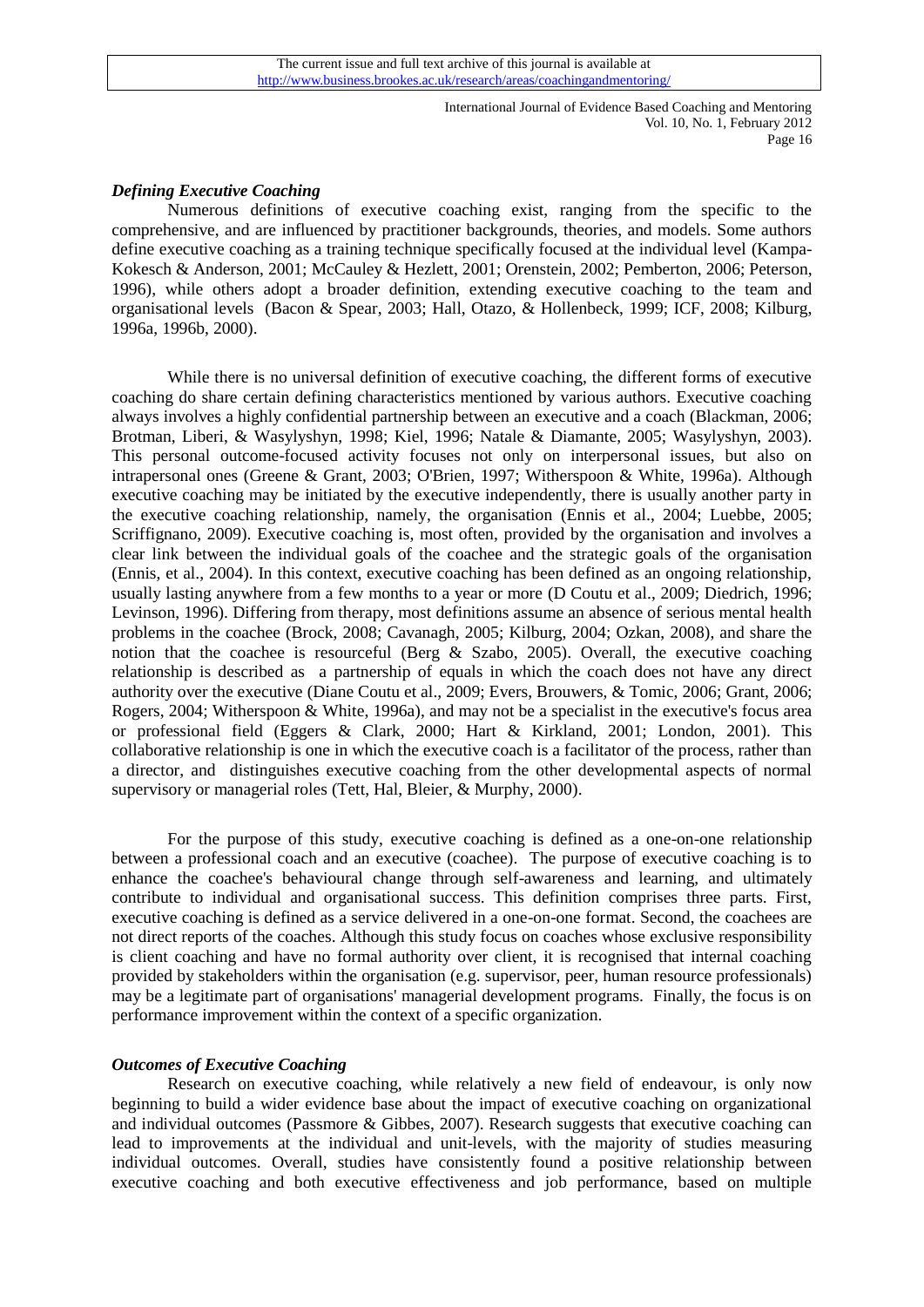perspectives, including self, supervisor, subordinate, human resource brokers, and other stakeholders [\(Finn, 2007;](#page-15-22) [McGovern et al., 2001;](#page-17-21) [Olivero, Bane, & Kopelman, 1997;](#page-17-22) [Passmore & Gibbes, 2007;](#page-17-3) [Smither, et al., 2003;](#page-18-2) [Thach, 2002\)](#page-18-0).

In order to identify the effectiveness indicators of executive coaching in our study, we consulted the existing literature and had discussions with several practising coaches in Israel and Australia. In reviewing the previous existing empirical research on executive coaching, support for a number of points discussed in the practice-based literature was found. Specifically, executive coaching was suggested as a means for increasing productivity, learning, job satisfaction, and behaviour change [\(Finn, 2007;](#page-15-22) [Garman, Whiston, & Zlatoper, 2000;](#page-16-14) [Gegner, 1997;](#page-16-15) [Hall, et al., 1999;](#page-16-6) [Judge & Cowell, 1997;](#page-16-16) [Kampa-Kokesch, 2001;](#page-16-17) [Luthans & Peterson, 2003;](#page-17-23) [Olivero, et al., 1997;](#page-17-22) [Parker-Wilkins, 2006;](#page-17-24) [Smither, et al., 2003;](#page-18-2) [Starman, 2007;](#page-18-10) [Sue-Chan & Latham,](#page-18-11) 2004). Accordingly, the effectiveness of an executive coaching intervention in this study is assessed using individual indicators, which can be aggregated into two clusters, proximal outcomes, and distal outcomes.

Proximal outcomes refer to the immediate behavioural, attitudinal, and cognitive changes of the coachee and include positive feelings towards the organisation [\(Finn, 2007\)](#page-15-22), increased selfawareness, and enhanced learning [\(Baek-Kyoo, 2005;](#page-15-23) [Feldman & Lankau, 2005;](#page-15-3) [Finn, 2007;](#page-15-22) [Hall, et](#page-16-6)  [al., 1999\)](#page-16-6). The positive feelings of the coachee can be expressed as satisfaction with the coaching process and the coach [\(Gegner, 1997;](#page-16-15) [Hall, et al., 1999;](#page-16-6) [Smither, et al., 2003\)](#page-18-2), as well as increased self-awareness [\(Baek-Kyoo, 2005;](#page-15-23) [Feldman & Lankau, 2005;](#page-15-3) [Hall, et al., 1999;](#page-16-6) [Luthans & Peterson,](#page-17-23)  [2003\)](#page-17-23). Nonetheless, executive coaching does not always end with positive feelings or self-awareness. Joo [\(2005, p. 481\)](#page-15-23) suggested that executive coaching can be a strategic learning tool for organisations, with "learning in executive coaching . . . focused on cognitive and affective learning". The proximal outcomes of executive coaching assessed in this study capture the immediate individual, behavioural, attitudinal, and cognitive changes experienced by the coachee as a result of his/her engagement in executive coaching, and include increased levels of coachee self-awareness, increased coachee career satisfaction, and job affective commitment.

In comparison, distal outcomes, the ultimate purpose of executive coaching, consist of individual success and organisational success [\(Baek-Kyoo, 2005\)](#page-15-23). The evidence for executive coaching having a positive impact on work-based performance is weak, but it does support the claim that executive coaching is positively associated with stress management, job satisfaction, self-regard, and leader development and performance [\(Jones, et al., 2006;](#page-16-0) [Passmore & Gibbes, 2007\)](#page-17-3). Jarvis [\(2004\)](#page-16-18) suggested that individual success may be captured via increased managerial and interpersonal skills, greater problem solving skills, increased confidence and an improved adaptability to change, better relationships, a better work-life balance, and reduced stress levels. This argument is empirically supported by Gegner's [\(1997\)](#page-16-15), and Hall et al's [\(1999\)](#page-16-6) findings. Smither et al. [\(2003\)](#page-18-2) found that executives who worked with coaches (compared to those who did not) set more specific goals, were more open in sharing their feedback, received action ideas from their supervisors, and had improved performance according to multi-source rating.

The distal outcomes of executive coaching assessed in this study include a measure of individual "success", namely self-reported job performance which should translate into organisational success [\(Baek-Kyoo, 2005;](#page-15-23) [Kaiser, et al., 2008\)](#page-16-5). Organisational success is expected to result from an improvement in coachee job satisfaction, and job commitment [\(Wanberg, Welsh, & Hezlett, 2003\)](#page-18-12). Additionally, organisational indicators of success, namely improvement in coachee job performance as reported by his/her direct supervisor, and improvement in supervisory-rated task performance [\(Luthans & Peterson, 2003\)](#page-17-23) are also examined in this study. Thus, the following hypothesis is proposed: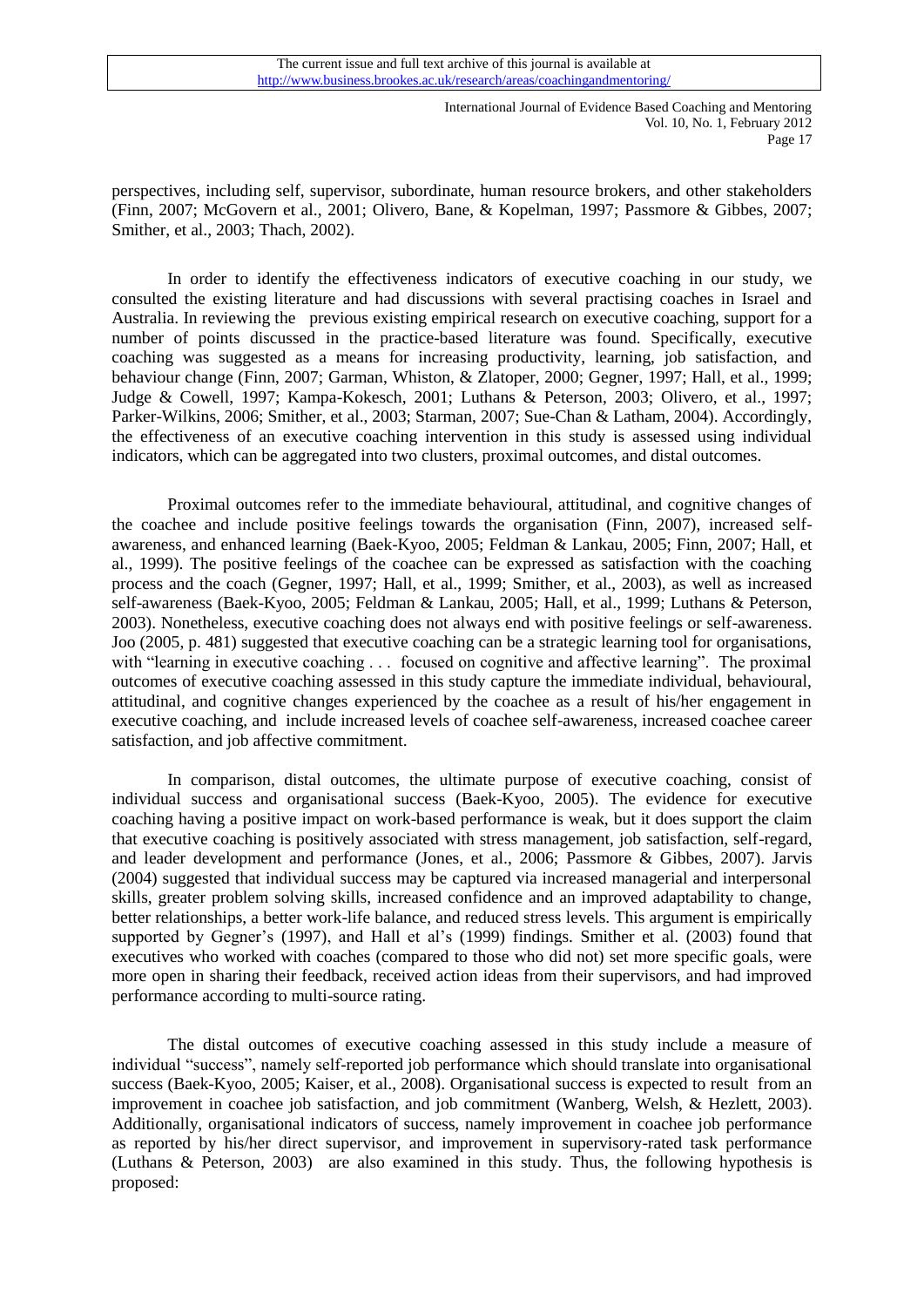**Hypothesis 1: Coachee (experimental group) performance will be improved to a greater degree than peer (control group) performance as reflected in greater levels of individual outcomes.** 

# **Method**

# *The Sampling Strategy*

This quasi-experimental study was conducted in Israel over a period of approximately nine months. The participants  $(n=197)$  drew on the client base of four Israeli firms whose primary professional services focused on executive coaching in the commercial, government, and education sectors throughout Israel. The four executive coaching firms participating in this study were identified and accessed by the researchers through a public domain source. Executive coaches from these four firms were contacted by an initial contact letter emailed to them by the researchers inviting them to participate in the study. All four executive coaching firms in this study were similar in terms of employee numbers, organisational structure, processes, and the type of clients (middle to senior level managers). Under direction from the researchers, the executive coaching firms contacted their clients who were about to commence executive coaching programs and invited them, their peers, and their direct supervisors to participate in this study. Similar methods for distributing survey materials were used and described in previous research on executive coaching [\(Gegner, 1997;](#page-16-15) [Kampa-Kokesch,](#page-16-17)  [2001\)](#page-16-17). The number of executives (i.e., coachees), peers and their direct supervisors who received this initial invitation was not tracked in this study due to confidentiality clauses imposed by the Monash University Standing Committee on Ethics in Research Involving Humans. The participants in this study were offered a summary feedback report that was prepared by the researcher upon completion of their executive coaching program and analysis of the results.

## *Approach*

The executive coaching approach underlying the current research represents a cognitivebehavioural approach, where the coach and the coachee together work through a process of behavioural change. The executive coaching process implemented by all the coaches participating in the study included 10-12 coaching sessions with weekly interventions. All executive coaching endeavours commenced with an assessment and identification of a developmental issue, followed by a feedback session, goal setting, action planning, and follow-up coaching sessions, and concluded with an evaluation of outcomes. This approach of executive coaching is similar to coaching adopted by many organisations [\(Ennis, et al., 2004;](#page-15-13) [Feldman & Lankau, 2005;](#page-15-3) [Finn, 2007;](#page-15-22) [Natale & Diamante,](#page-17-8)  [2005\)](#page-17-8). Though the coaches in the present study followed the same executive coaching process, each had the flexibility to tailor the executive coaching content to meet the specific needs and circumstances of their coachees. Multiple coaches were involved in the executive coaching programs in this study. Therefore, it was not feasible to account for the potential impact of factors such as coaching style, techniques, and tools in this study's results.

#### *Participants and Procedure*

In total, 72 executives (coachees), 68 coaches, 29 peers and 28 direct supervisors agreed to participate in the pre-test (i.e., prior to the commencement of the executive coaching program) administered from August to December 2008. All of these participants also completed the post-test (immediately after the executive coaching program was completed) from January to April 2009. The study included one data set with two groups. The two groups in the study are referred to as the experimental group (Group A), and untreated control group (Group B). The experimental group comprised executives who participated in executive coaching programs provided by the four executive coaching firms described previously  $(n=72)$ , their coaches  $(n=68)$ , and their direct supervisors ( $n=28$ ). The control group ( $n=29$ ) comprised their peers, namely, executives from the same organisations from which the experimental group was obtained. The research design graphically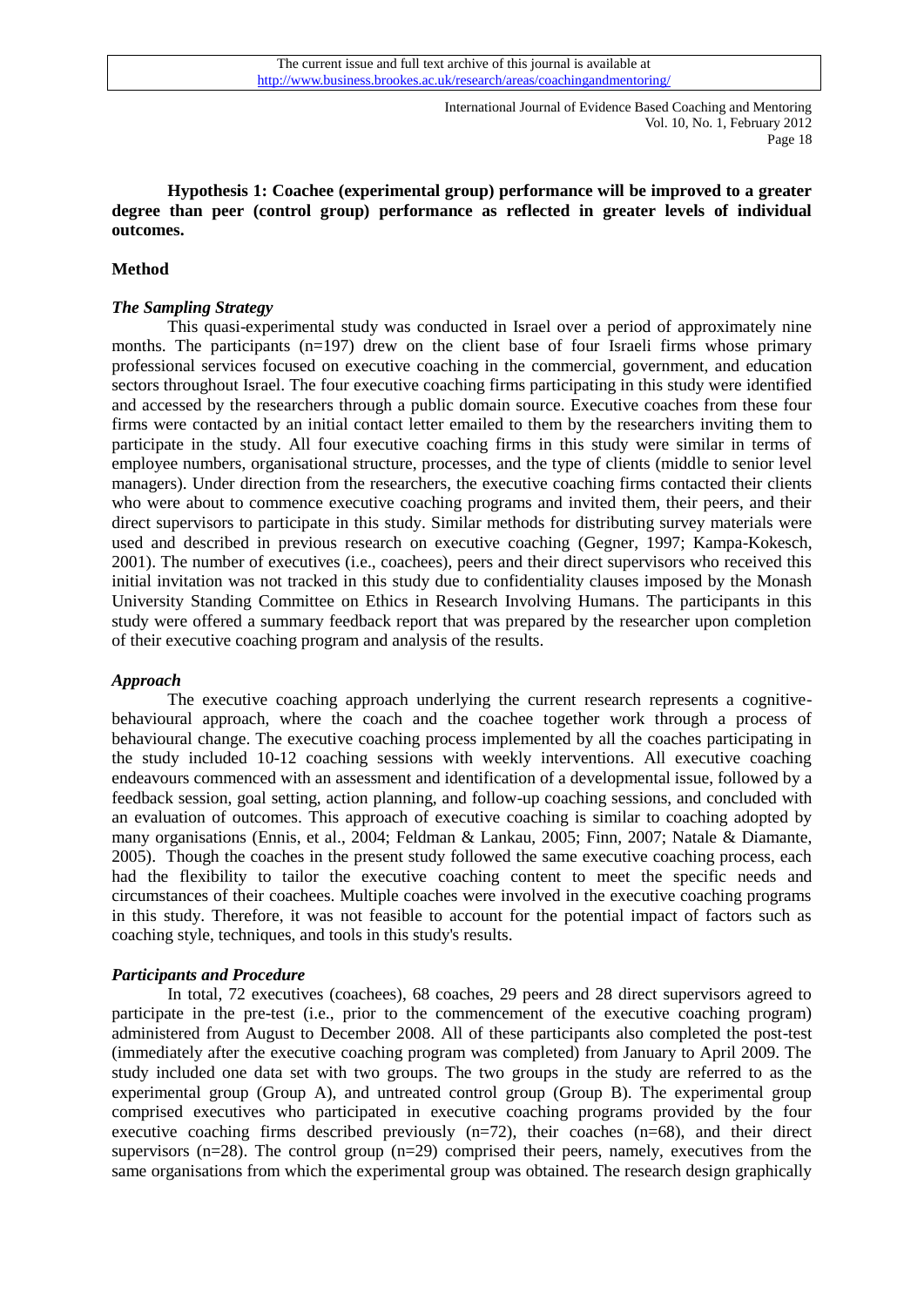presented in Figure 1 shows that participants in the experimental group (Group A) engaged in executive coaching programs and were distributed surveys prior to and following the executive coaching intervention. Additionally, the participants in the control group (Group B) who did not engage in an executive coaching program were distributed surveys identical to the participants in the experimental group (excluding those that measure the executive coaching experience) at the same times (i.e., prior to and following the executive coaching intervention).

| <b>Group A</b> | Pre-coaching   | Executive             | Post-coaching  |  |
|----------------|----------------|-----------------------|----------------|--|
| (experimental) | <b>Surveys</b> | Coaching Intervention | Surveys        |  |
|                |                |                       |                |  |
|                | 0 months-      | $-3-6/9$ months-      | -9 months      |  |
|                |                |                       |                |  |
| <b>Group B</b> |                | No                    | t2             |  |
| (control)      | Surveys        | Intervention          | <b>Surveys</b> |  |

# **Figure 1 - Experimental and Control Group Research Phases**

# *Measures*

Before considering the hypothesised relationships among the constructs of interest, the accuracy of the measures with respect to the data was examined. In order to test the hypothesis of interest in this study, measures of five distinct theoretical constructs via previously published scales were used to collect data relevant for the study. There are many advantages in using standardised instrumentation. For example, results of different studies using the same instrument can be compared, and replication is facilitated [\(Gay & Diehl, 1992\)](#page-16-19). Another advantage of using instruments that have already been developed is that validity and reliability data are available. Detailed information on each instrument follows.

Coachee job performance was measured using Griffin et al's [\(2007\)](#page-16-20) job performance scale (which is three subscales in their general job performance scale) designed to measure three sub dimensions of job performance. The measure consists of nine items. A representative item from this scale is: "How often you had carried out the core parts of your job well". All items are answered using a five-point rating scale ranging from (1)=very little to (5)=a great deal. The coefficient alpha of .70 was recorded for this measure in Griffin et al's [\(2007\)](#page-16-20) study. In the current study, coefficient alphas of .83, and .91 as reported by coachee and direct supervisor respectively were recorded. Coachee supervisory-rated task performance was measured using Walumbwa et al's [\(2008\)](#page-18-13) supervisory-rated task performance scale designed to measure the performance of followers as rated by their immediate supervisors. The measure consists of four items. A representative item from this scale is: "All in all, how competently does this individual perform the job?" All items are answered using a five-point rating scale ranging from  $(1)$ =consistently performs way below expectations to  $(5)$ =consistently performs way beyond expectations. The coefficient alpha of .86 was recorded for this measure in Walumbwa et al's [\(2008\)](#page-18-13) study, and .91 in the current study. Coachee self-awareness was measured using Grant et al's [\(2002\)](#page-16-21) self insight scale designed to measure the clarity of understanding one's thoughts, feelings, and behaviour. The measure consists of eight items. A representative item from this scale is: "I am usually aware of my thoughts". All items are answered using a six-point rating scale ranging from (1)=strongly disagree to (6)=strongly agree. The coefficient alpha of .87 was recorded for this measure in Grant et al's [\(2002\)](#page-16-21) study, and .82 in the current study. Coachee job affective commitment was measured using Meyer et al's [\(1993\)](#page-17-25) job affective commitment scale designed to measure commitment as an affective attachment to the organisation. The affective dimension of organizational commitment has been noted for its unique contribution, given it captures the employee's affective desire to remain with the organization versus a calculative conclusion [\(Frisch, 2001\)](#page-16-22) and is often used as a single dimension in organizational research (e.g., [Frisch, 2001;](#page-16-22)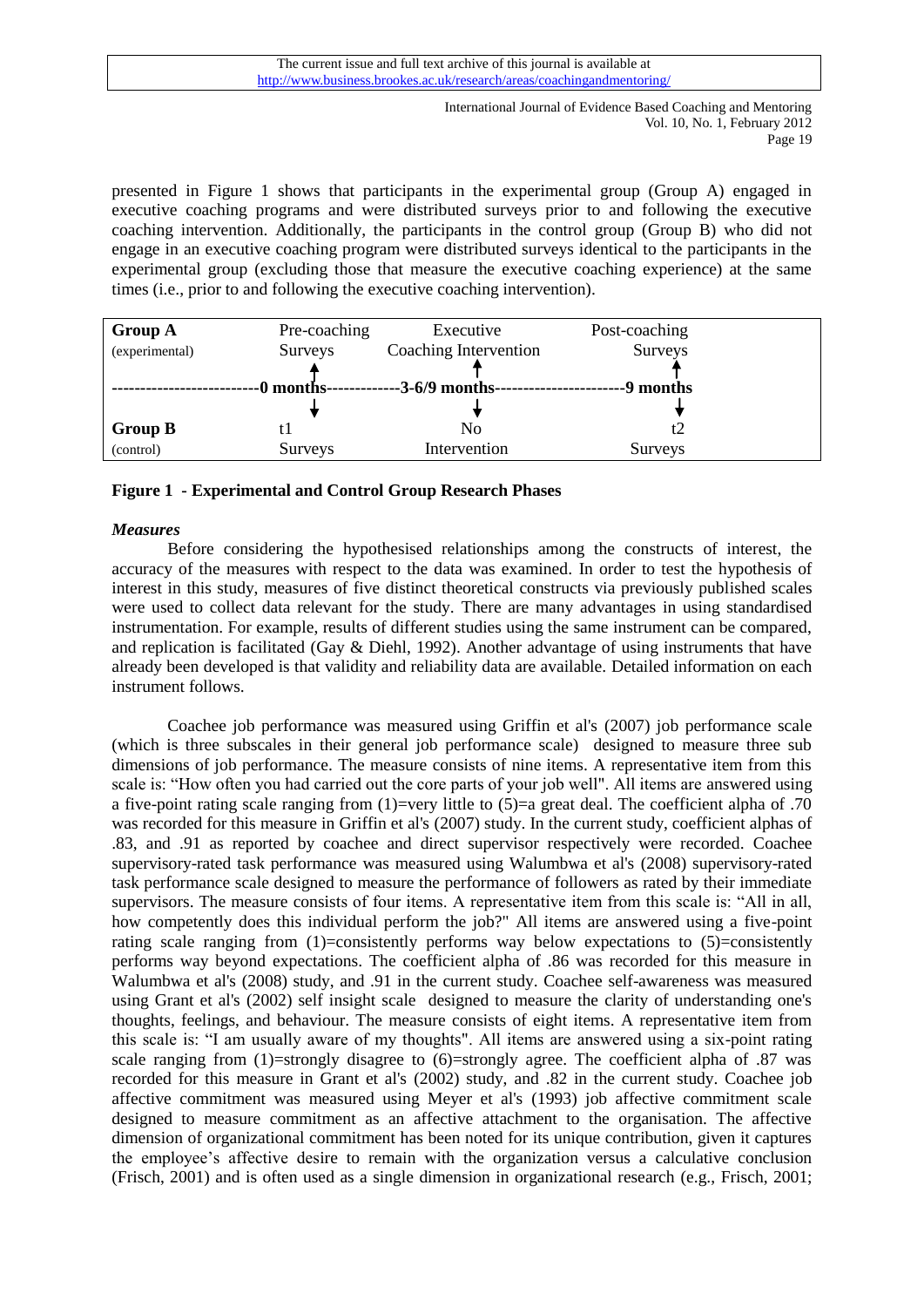[Wycherley & Cox, 2008\)](#page-18-14). The measure consists of five items which were a modified version of the scale reported by Allen and Meyer [\(1990\)](#page-14-4). A representative item from this scale is: "I would be very happy to spend the rest of my career with this organisation". All items are answered using a sevenpoint rating scale ranging from (1)=strongly disagree to (7)=strongly agree. The coefficient alpha of .85 was recorded for this measure in Meyer et al's [\(1993\)](#page-17-25) study, and .80 in the current study. Coachee career satisfaction was measured using Greenhaus et al's [\(1990\)](#page-16-23) career satisfaction scale designed to measure the career satisfaction among black and white managers from three organisations. The measure consists of five items. A representative item from this scale is: "I am satisfied with the progress I have made toward meeting my goals for advancement". All items are answered using a five-point rating scale ranging from (1)=strongly disagree to (5)=strongly agree. The coefficient alpha of .88 was recorded for this measure in Greenhaus et al' [\(1990\)](#page-16-23) study, and .84 in the current study.

# *Analyses Approaches*

The first stage of the quantitative analysis involved descriptive statistics. Descriptive statistics (univariate) such as frequencies and means were used to understand the structure and nature of the data. This approach also served the purpose of clarifying the most appropriate statistical methods to subsequently use. As Tukey [\(1977\)](#page-18-15) suggested, exploratory data analysis can highlight aspects of the data that are unexpected. Descriptive statistics were used to describe and summarize the data to identify any patterns in the data distribution. Several procedures for examining the individual variable in this study were performed, such as measures of frequency and central tendency. Exploratory statistics (bivariate and multivariate) such as correlation analysis, analysis of variance, t-tests, and exploratory factor analysis were used to investigate the relationships among the variables. Hierarchical regression analysis and confirmatory factor analysis were used to examine complex relationships among the variables and to validate the study's scales.

#### **Results**

#### *Coach Demographics*

Coaches were asked to provide basic demographic information and coaching-specific information on the following: age, gender, level of education, employment background, executive coaching experience and training, and a description of their executive coaching engagement (e.g. length of program, amount and frequency of meetings, form of interactions). Table 1 presents descriptive information about the coach participants. All of the executive coaches (n=68) in this study resided in Israel. The sample of coaches consisted of 26 (38%) males and 42 (62%) females. These findings are consistent with previous research [\(Aiken & West, 1991;](#page-14-2) [Spence, 2006\)](#page-18-3) suggesting that coaching in Israel is currently predominantly a female profession. The highest proportion of coaches in this study was between 45-55 years of age, and the mean age was 45 years (SD=9.14). In line with previous studies [\(Aiken & West, 1991;](#page-14-2) [Australia, 2010;](#page-15-24) [Brooks & Wright, 2007;](#page-15-25) [Judge & Cowell,](#page-16-16)  [1997\)](#page-16-16), most coaches in this study were university educated (83%). Seven coaches (10%) indicated high school as their highest educational level, five (7%) indicated a certificate/diploma, 27 (40%) indicated Bachelor degrees, and 29 (43%) indicated Masters degrees. These results are consistent with previous research and support the concern expressed in the literature regarding the variety of professionals identifying themselves as coaches [\(Australia, 2010;](#page-15-24) [Feldman & Lankau, 2005;](#page-15-3) [Grant &](#page-16-24)  [Cavanagh, 2007;](#page-16-24) [Hall, et al., 1999;](#page-16-6) [Judge & Cowell, 1997\)](#page-16-16).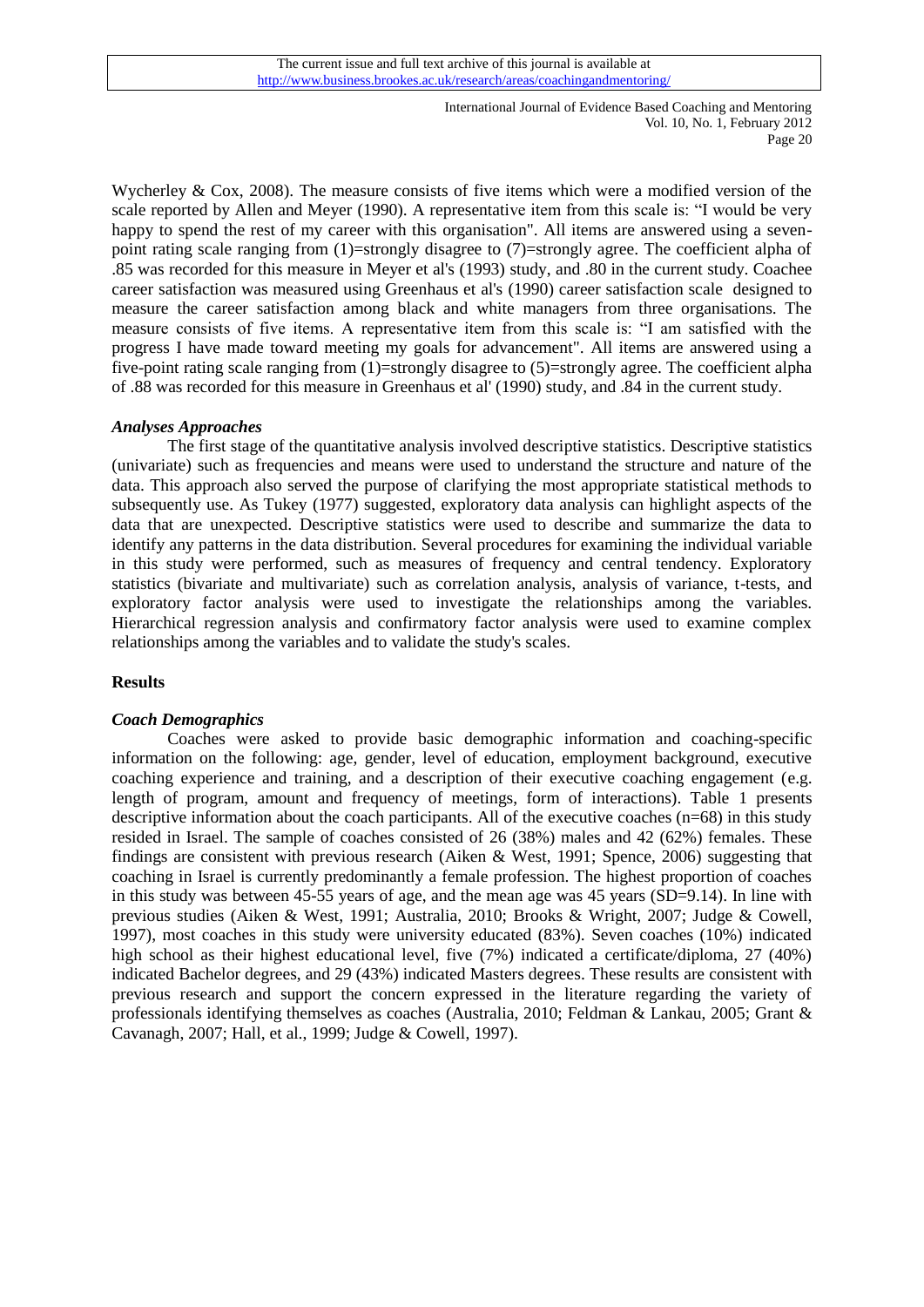| <b>Demographics</b>                          | n              | $\frac{0}{0}$ | Mean  | <b>SD</b> |
|----------------------------------------------|----------------|---------------|-------|-----------|
| <b>Gender</b>                                |                |               |       |           |
| Male                                         | 26             | 38.2          |       |           |
| Female                                       | 42             | 61.8          |       |           |
| Age                                          |                |               | 45.13 | 9.15      |
| <b>Education Level</b>                       |                |               |       |           |
| High-school                                  | $\overline{7}$ | 10.3          |       |           |
| Certificate / Diploma                        | 5              | 7.4           |       |           |
| <b>Bachelors</b>                             | 27             | 39.7          |       |           |
| <b>Masters</b>                               | 29             | 42.6          |       |           |
| <b>Professional Association Membership</b>   |                |               |       |           |
| Yes                                          | 36             | 52.9          |       |           |
| N <sub>o</sub>                               | 32             | 47.1          |       |           |
| Training in learning and development         |                |               |       |           |
| Yes                                          | 30             | 44.1          |       |           |
| N <sub>o</sub>                               | 38             | 55.9          |       |           |
| <b>Background in psychology</b>              |                |               |       |           |
| Yes                                          | 41             | 61.2          |       |           |
| N <sub>o</sub>                               | 26             | 38.8          |       |           |
| <b>Background in management</b>              |                |               |       |           |
| Yes                                          | 60             | 89.6          |       |           |
| N <sub>o</sub>                               | 7              | 10.4          |       |           |
| Is executive coaching your major current     |                |               |       |           |
| profession?                                  |                |               |       |           |
| Yes                                          | 37             | 54.4          |       |           |
| N <sub>o</sub>                               | 31             | 45.6          |       |           |
| Does the coach work with a coaching firm?    |                |               |       |           |
| Yes                                          | 23             | 33.8          |       |           |
| No                                           | 45             | 66.2          |       |           |
| <b>Employment status</b>                     |                |               |       |           |
| Full time                                    | $\mathfrak s$  | 7.4           |       |           |
| Part time                                    | $\overline{7}$ | 10.3          |       |           |
| Independent                                  | 56             | 82.4          |       |           |
| <b>Executive Coaching experience (years)</b> |                |               | 1.86  | 1.37      |

**Table 1 - Descriptive Statistics of Coaches**

# *The Executive Coaching program*

The coaches (n=68) in this study were asked to provide details on the executive coaching program they provided, as presented in Table 2. The average executive coaching program in this study lasted 3.7 months (SD=0.7), with 88% of coaches working with their coachees for 3 to 4 months. The average executive coaching program included 6.8 face-to-face sessions (SD=4.6) of 80 minutes each. The average face-to-face coaching session lasted 1.3 hours (SD=0.37). The coaching session duration was from 30 to 120 minutes, and the mode (88%) duration of each coaching session was 60 to 90 minutes. This finding in relation to coaching sessions duration is similar to a mean of 77 minutes reported by a recent survey among 229 Australian coaches [\(Australia, 2010\)](#page-15-24). In addition to the faceto-face coaching sessions, coaching over the phone or online coaching by emails were also widely practised among the coaches in this study with an average of eight non–contact engagements per program (SD=5.22). These data are in line with previous studies conducted overseas [\(Bono, et al.,](#page-15-0)  [2009;](#page-15-0) [Brooks & Wright, 2007;](#page-15-25) [Collings & Mellahi, 2009;](#page-15-10) [Grant & Zackon, 2004;](#page-16-25) [Gyllensten &](#page-16-2)  [Palmer, 2007;](#page-16-2) [ICF, 2008;](#page-16-1) [Spence, 2006\)](#page-18-3).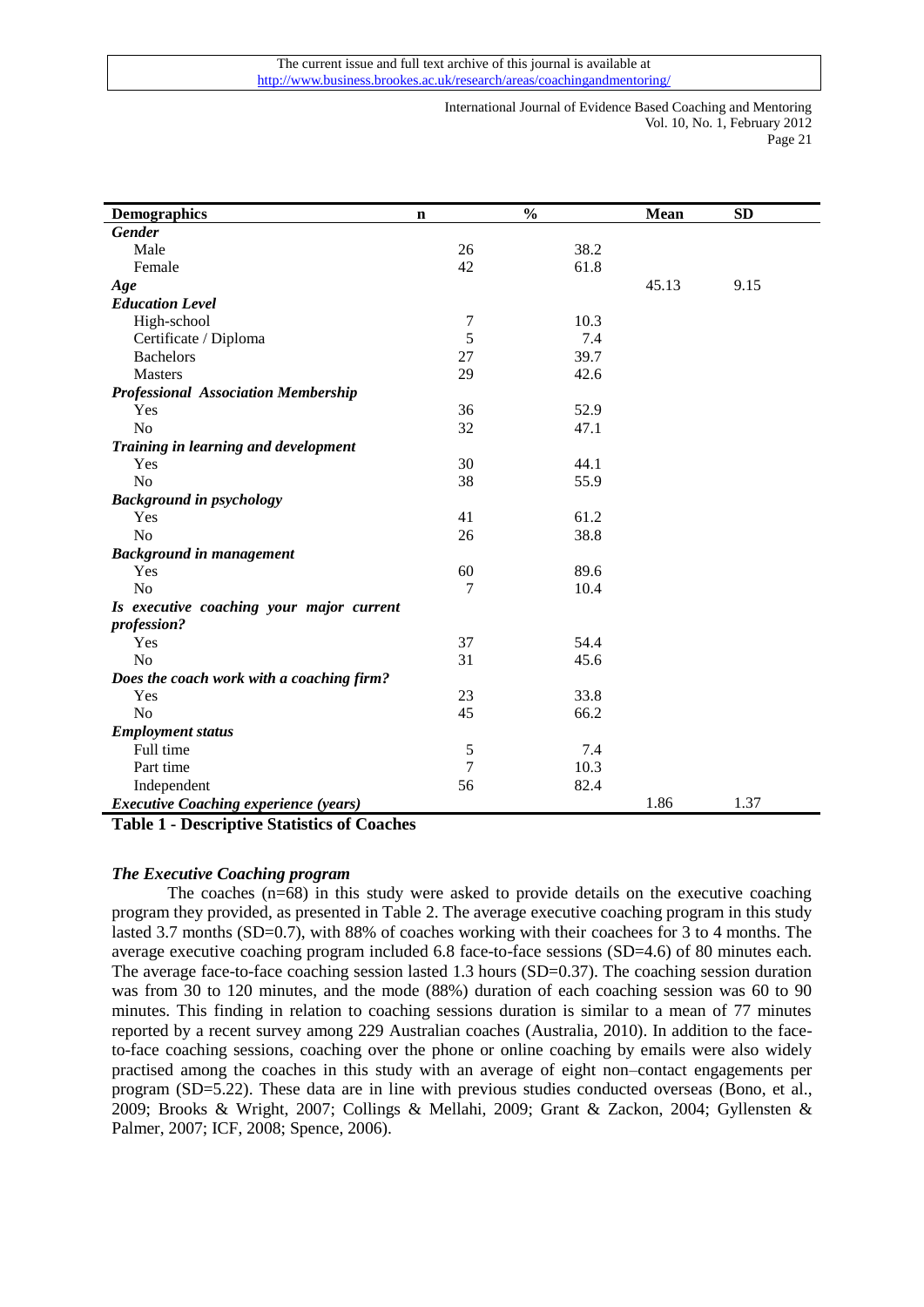| <b>Variable</b>                                   | <b>Means</b> | <b>SD</b> |
|---------------------------------------------------|--------------|-----------|
|                                                   |              |           |
| Executive coaching program duration (months)      | 3.66         | 0.68      |
| Face to face meetings (number)                    | 6.75         | 4.60      |
| Face to face meetings duration (hours)            | 1.32         | 0.37      |
| Non-physical interaction (e.g., phone, email etc) | 7.63         | 5.22      |

## **Table 2 - Descriptive Statistics of Executive Coaching Program**

#### *Coachee/Peer Demographic Information*

Demographic variables of coachee and peer participants (i.e., experimental and control groups respectively) are presented in Table 3. The study's participants were 101 executives (72 coachees and 29 peers) from Israel-based organisations who represented diverse professional specialities, including education, information technology, human resources, operations, finance and insurance, legal, marketing and advertising, and client services. The sample of coachees and peers comprised 53 (52.5%) males and 48 (47.5%) females. In terms of marital status, nineteen (18.8%) were single, seventy two (71.3%) were married, and ten (9.9%) were divorced/separated. Coachee participants averaged 4.02 years of experience in their current position. Similarly, peer participants averaged 3.03 years of experience in their current position. Twenty two (21.8%) participants in the coaches/peers groups were in some supervisory or team leadership positions, 31 (30.7%) were in middle management positions, 39 (38.6%) were in upper management positions, and nine (8.9%) were in top positions (i.e., CEOs or presidents). The average age of coachee participants was 41 (SD=10.19) compared to 34 (SD=5.6) among peer participants. Most participants in this study were university educated (81%) with almost a third of participants (32%) having a Masters degree. As the average age of the coachees was significantly higher than the peer respondents, it follows that coachees reported longer full-time employment (M=16.49, SD=10.3) compared to their peers (M=10.45, SD=6.43).

| <b>Demographics</b>         | Peer           |      | Coachee     |      | <b>Total</b> |      |
|-----------------------------|----------------|------|-------------|------|--------------|------|
|                             | $\mathbf n$    | $\%$ | $\mathbf n$ | $\%$ | $\mathbf n$  | $\%$ |
| <b>Gender</b>               |                |      |             |      |              |      |
| Male                        | 14             | 48.3 | 39          | 54.2 | 53           | 52.5 |
| Female                      | 15             | 51.7 | 33          | 45.8 | 48           | 47.5 |
| Total                       | 29             | 100  | 72          | 100  | 101          | 100  |
| <b>Marital status</b>       |                |      |             |      |              |      |
| Single                      | $\,8\,$        | 27.6 | 11          | 15.3 | 19           | 18.8 |
| Married                     | 17             | 58.6 | 55          | 76.4 | 72           | 71.3 |
| Divorced / Separated        | 4              | 13.8 | 6           | 8.3  | 10           | 9.9  |
| No. of children             |                |      |             |      |              |      |
| None                        | 18             | 62.1 | 31          | 43.1 | 49           | 48.5 |
| One                         | $\overline{c}$ | 6.9  | 11          | 15.3 | 13           | 12.9 |
| Two                         | $\overline{7}$ | 24.1 | 21          | 29.2 | 28           | 27.7 |
| Three                       | $\overline{2}$ | 6.9  | 9           | 12.5 | 11           | 10.9 |
| <b>Organizational level</b> |                |      |             |      |              |      |
| Top                         | $\overline{2}$ | 6.9  | 7           | 9.7  | 9            | 8.9  |
| Senior Management           | 13             | 44.8 | 26          | 36.1 | 39           | 38.6 |
| Middle Management           | 6              | 20.7 | 25          | 34.7 | 31           | 30.7 |
| Some supervisory or         | 8              | 27.6 | 14          | 19.4 | 22           | 21.8 |
| team leader                 |                |      |             |      |              |      |
| Organization size (no.      |                |      |             |      |              |      |
| of employees)               |                |      |             |      |              |      |
| 50 or less                  | 6              | 20.7 | 17          | 23.6 | 23           | 22.8 |
| 50-99                       | 10             | 34.5 | 15          | 20.8 | 25           | 24.8 |
| 100-249                     | 5              | 17.2 | 13          | 18.1 | 18           | 17.8 |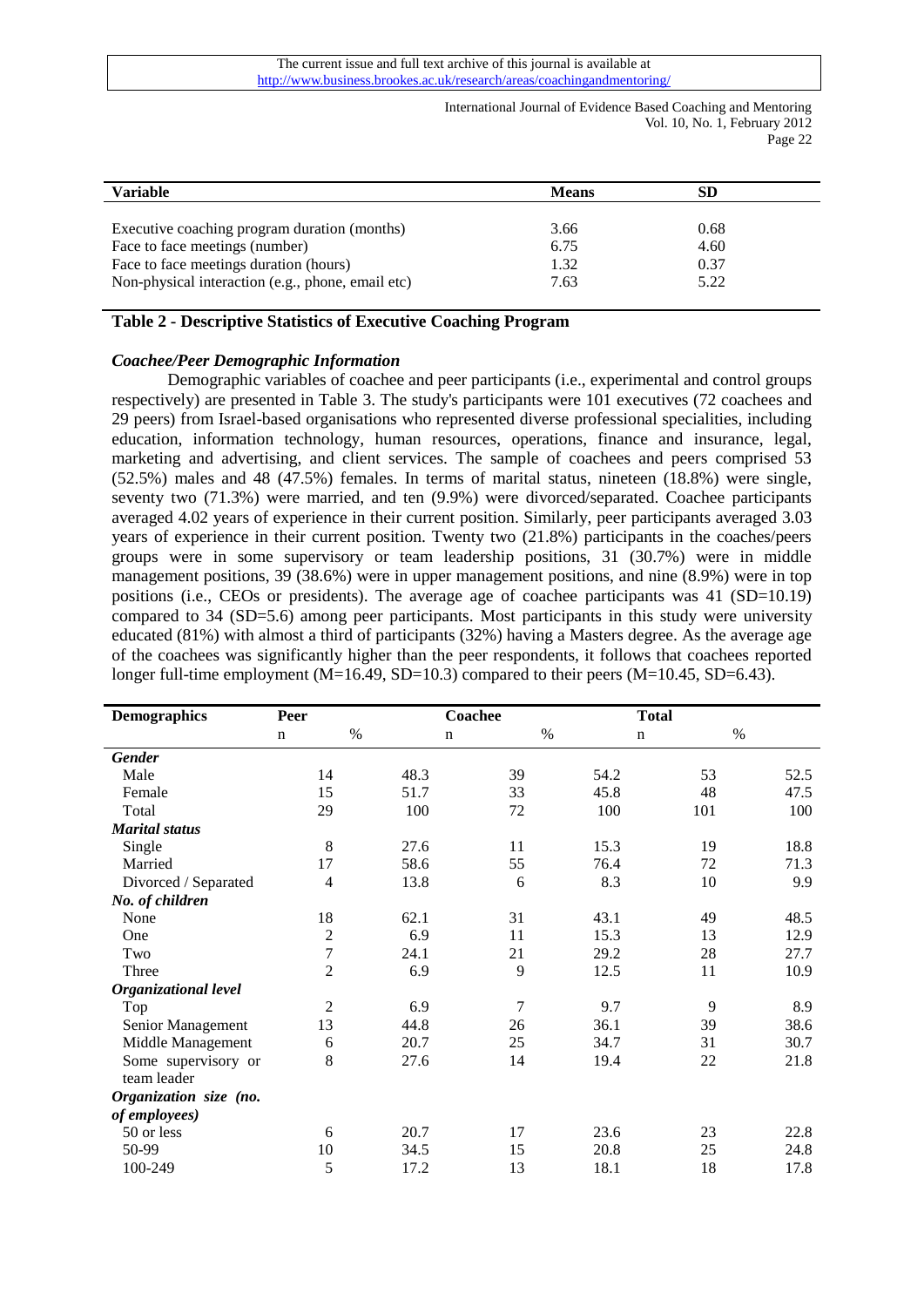The current issue and full text archive of this journal is available at http://www.business.brookes.ac.uk/research/areas/coachingandmentoring/

> International Journal of Evidence Based Coaching and Mentoring Vol. 10, No. 1, February 2012 Page 23

| <b>Demographics</b> | Peer |   | <b>Coachee</b> |      | <b>Total</b>    |   |      |  |
|---------------------|------|---|----------------|------|-----------------|---|------|--|
|                     |      | % |                | $\%$ |                 | % |      |  |
| 250 or more         |      |   | 27.0           | ~~   | $\sim$<br>ن ، ب | ັ | 34.7 |  |

\* p $<05$  \*\* p $<01$  \*\*\* p $<001$ 

# **Table 3 - Descriptive Statistics of Experimental (Coachee) and Control (Peer) Groups**

## *Supervisor Demographic Information*

The sample consisted of twenty eight executives who were the direct supervisors of the coachees and peers who participated in this study. As presented in Table 4, 19 participants (68%) were male and nine (32%) female. Supervisors recorded a mean age of 44.18 (SD=5.38), with a mean of 5.79 years in their current positions. The highest proportion (n=14, 50%) of participants worked in large-size organisations with more than 249 employees, 12 worked in medium-sized organisations (100-249 employees), and two worked in small-sized organisations (under 100 employees).

| <b>Demographics</b>                                                                                  | $\mathbf n$   | $\frac{6}{6}$       | <b>Mean</b> | <b>SD</b> |
|------------------------------------------------------------------------------------------------------|---------------|---------------------|-------------|-----------|
| <b>Gender</b><br>Male<br>Female                                                                      | 19<br>9       | 67.9<br>32.1        |             |           |
| Age                                                                                                  |               |                     | 44.18       | 5.38      |
| Years in current position<br>Organization size (no. of employees)<br>50-99<br>100-249<br>250 or more | 2<br>12<br>14 | 7.1<br>42.9<br>50.0 | 5.79        | 3.70      |

# **Table 4 - Descriptive Statistics of Supervisors**

# *Testing the Research Hypothesis*

The research question addressed by this study was "Does executive coaching have a positive influence on coachee performance as reflected in greater levels of individual outcomes?" Hypothesis 1 was related to Research Question 1:

H1: Coachee (experimental group) performance will be improved to a greater degree than peer (control group) performance as reflected in greater levels of individual outcomes.

The operational definition of executive coaching effectiveness, for the purpose of this research study, is the extent to which individual outcomes are achieved due to participation in an executive coaching intervention. Executive coaching effectiveness was measured by the difference in scores between post-coaching and pre-coaching sessions. Individual outcomes refer to the behavioral, attitudinal, and cognitive benefits experienced by the experimental group (i.e., coachees) as a result of engaging in an executive coaching program and include increased levels of self awareness [\(Baek-](#page-15-23)[Kyoo, 2005;](#page-15-23) [Feldman & Lankau, 2005;](#page-15-3) [Hall, et al., 1999;](#page-16-6) [Luthans & Peterson, 2003\)](#page-17-23), increased levels of job affective commitment and career satisfaction [\(Jarvis, 2004;](#page-16-18) [Luthans & Peterson, 2003\)](#page-17-23), improvement in job performance as reported by the coachee [\(Hall, et al., 1999;](#page-16-6) [Olivero, et al., 1997;](#page-17-22) [Smither, et al., 2003;](#page-18-2) [Wanberg, et al., 2003\)](#page-18-12), improvement in coachee job performance as reported by his/her direct supervisor, and improvement in supervisory-rated task performance [\(Luthans &](#page-17-23)  [Peterson, 2003\)](#page-17-23).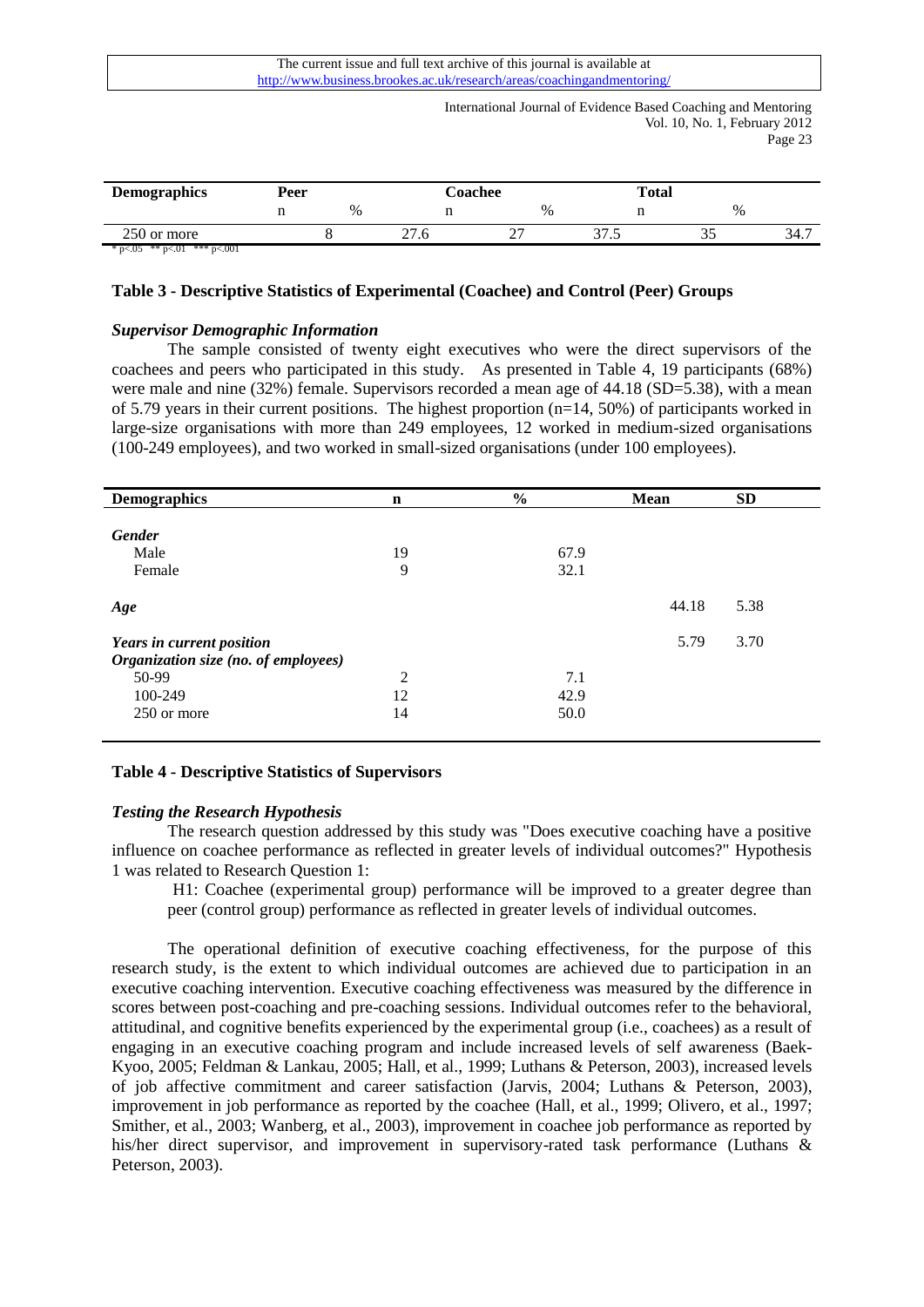Data were collected at the individual level of analysis. The analyses focused on individuallevel changes in executive coaching effectiveness measured twice (i.e., pre-and post-coaching) over nine months (August 2008-April 2009). Reliability analyses were used to assess the internal consistency of the measures of the constructs in the hypothesised research model. Hypothesis 1 was examined by using two-way repeated measures ANOVA in order to examine differences in executive coaching effectiveness categorized by group (coachees vs. peers) and time (pre-and post-coaching intervention). The results are presented in Table 5.

| Coaching             |             | <b>Pre test</b> |           | Post test |           | <b>F</b> values |                     |             |
|----------------------|-------------|-----------------|-----------|-----------|-----------|-----------------|---------------------|-------------|
| <b>Effectiveness</b> | $Group(n=)$ | M               | <b>SD</b> | M         | <b>SD</b> | Group           | Time                | Interaction |
| <b>Measures</b>      |             |                 |           |           |           |                 |                     |             |
|                      |             |                 |           |           |           |                 |                     |             |
| Self-reported job    | Peer $(28)$ | 3.50            | 0.56      | 3.85      | 0.40      | $5.13*$         | $20.1^\mathrm{***}$ | 0.27        |
| performance          | Coachee(68) | 3.74            | 0.58      | 4.02      | 0.45      |                 |                     |             |
|                      | Total(96)   | 3.67            | 0.58      | 3.97      | 0.44      |                 |                     |             |
| Self-awareness       | Peer(28)    | 4.78            | 0.71      | 4.74      | 0.59      | 0.58            | 0.81                | 2.33        |
|                      | Coachee(68) | 4.56            | 0.81      | 4.72      | 0.79      |                 |                     |             |
|                      | Total(96)   | 4.63            | 0.78      | 4.73      | 0.74      |                 |                     |             |
| affective<br>Job     | Peer $(28)$ | 5.89            | 0.90      | 5.84      | 1.05      | $8.16***$       | 0.25                | 0.75        |
| commitment           |             |                 | 1.34      |           | 1.55      |                 |                     |             |
|                      | Coachee(68) | 5.00            |           | 5.16      |           |                 |                     |             |
|                      | Tota(96)    | 5.26            | 1.29      | 5.36      | 1.45      |                 |                     |             |
| Career               | Peer(28)    | 3.64            | 0.54      | 3.31      | 0.39      | 2.01            | 0.14                | $15.2***$   |
| satisfaction         | Coachee(68) | 3.54            | 0.78      | 3.81      | 0.79      |                 |                     |             |
|                      | Total(96)   | 3.57            | 0.72      | 3.67      | 0.73      |                 |                     |             |
|                      |             | 3.77            | 0.74      | 4.15      | 0.41      | $\mathbf{0}$    | $20.4\sp{***}$      | 0.01        |
| Job performance      | Peer(27)    | 3.78            | 0.40      | 4.14      | 0.48      |                 |                     |             |
| reported<br>by       | Coachee(25) |                 |           |           |           |                 |                     |             |
| supervisor           | Total(52)   | 3.77            | 0.59      | 4.15      | 0.44      |                 |                     |             |
| Supervisory-rated    | Peer(27)    | 3.54            | 0.72      | 4.08      | 0.53      | 2.04            | $14.4***$           | $5.89*$     |
| task performance     | Coachee(25) | 3.96            | 0.49      | 4.08      | 0.70      |                 |                     |             |
|                      | Total(52)   | 3.74            | 0.65      | 4.08      | 0.61      |                 |                     |             |
|                      |             |                 |           |           |           |                 |                     |             |

 $\cdot$  p<.05  $\cdot$  \*\* p<.01  $\cdot$  \*\*\* p<.001

# **Table 5 - Means, Standard Deviations and F values of Coaching Effectiveness Categorized by Group and Time**

As Table 5 indicates, there were statistically significant differences between pre-and postcoaching for the following measures: self-reported job performance  $(F(1,94)=20.15, p<0.01,$ ηp2=0.18), job performance as reported by direct supervisor  $(F(1,50)=20.41, p<.001, np2=0.29)$ , and supervisory-rated task performance (F(1,94)=14.40, p<.001, ηp2=0.22). Scores of these measures were significantly higher among both groups (i.e., experimental and control groups) in the postcoaching measurement than in the pre-coaching measurement. For self-reported job performance, the post-coaching scores were higher (M=3.97) than the pre-coaching scores (M=3.67) for the two groups. For job performance as reported by direct supervisor, the post-coaching scores were higher  $(M=4.15)$  than the pre-coaching scores  $(M=3.77)$  for the two groups. For supervisory-rated task performance, the post-coaching scores were higher (M=4.08) than the pre-coaching scores (M=3.74) for the two groups.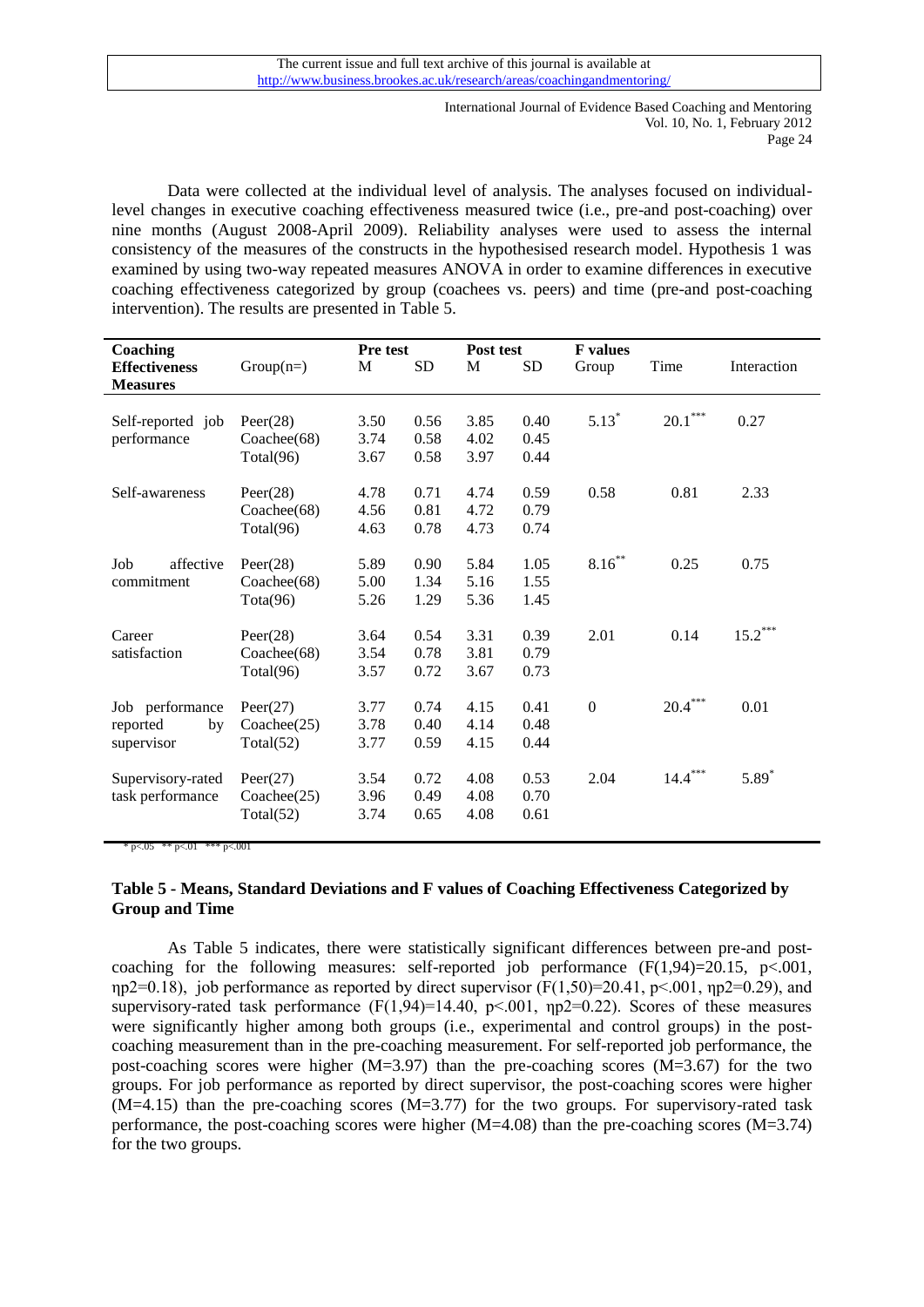When ANOVA results indicated a statistically significant interaction, a Bonferroni procedure was applied to examine the source of the interactions. As shown in Figures 2 and 3, there was partial support for hypothesis 1, with career satisfaction of coachees exceeding that of their peers postcoaching  $(F(1,94)=15.20, p<.001)$ . In comparison, peers recorded a higher level of supervisory-rated task performance compared with coachees post-coaching  $(F(1,50)=5.89, p<0.05)$ . For both groups, significant improvement by time (i.e., pre-post-coaching) was recorded in self-reported job performance  $(F(1,94)=20.15, p<0.01, np2=0.18)$ , job performance as reported by direct supervisor  $(F(1,50)=20.41, p<0.01, \eta p2=0.29)$ , and supervisory-rated task performance  $(F(1,94)=14.40, p<0.01, p<0.01)$ ηp2=0.22). These three executive coaching effectiveness measures were significantly higher postcoaching compared to the pre-coaching measurement.



**Figure 2 - Interaction Effects of Pre- and Post-coaching Intervention on Coachee Career Satisfaction**



**Figure 3 - Interaction Effects of Pre- and Post-coaching Intervention on Supervisory-rated Task Performance**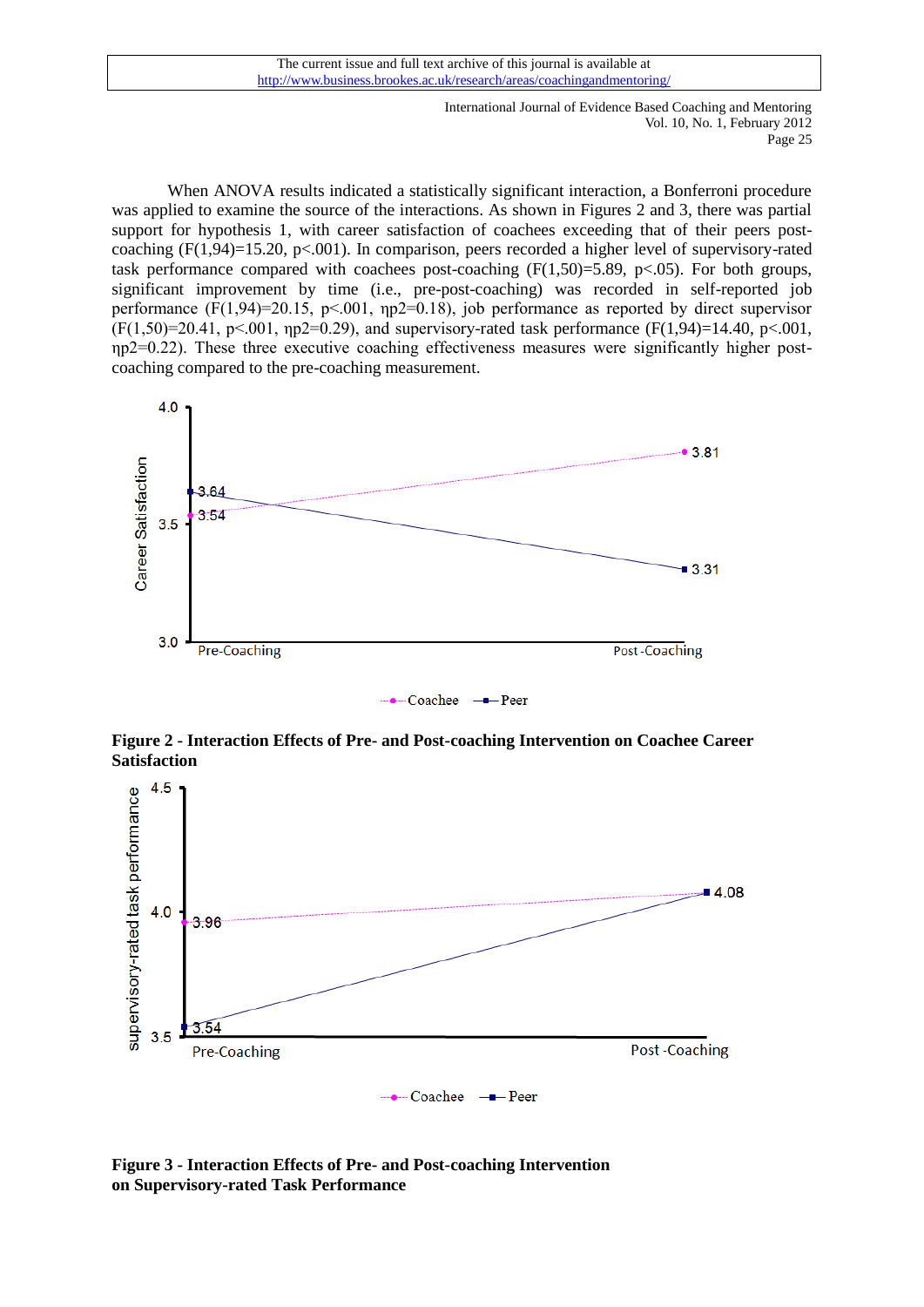#### **Discussion**

The primary purpose of this study was to empirically investigate how effective or beneficial executive coaching is as a development tool for individuals and the organisations in which they work. This study addressed the research question "Does executive coaching have a positive influence on coachee performance as reflected in greater levels of individual outcomes?" Hypothesis 1 was related to Research Question 1:

H1: Coachee (experimental group) performance will be improved to a greater degree than their peers (control group) as reflected in greater levels of individual outcomes.

Hypothesis 1 was partially supported, with coachee (i.e., experimental group) career satisfaction improving to a greater degree than their peers (i.e., control group). It is fair to note that the evidence for executive coaching having a positive impact on work-based performance was weak. However, research about executive coaching is slowly beginning to point to the fact that most executives who have engaged in executive coaching do find it beneficial in a range of areas [\(Dawdy,](#page-15-26)  [2004;](#page-15-26) [Hall, et al., 1999;](#page-16-6) [Judge & Cowell, 1997;](#page-16-16) [Wasylyshyn, 2003\)](#page-18-4), from stress management and satisfaction to self-regard and leader development and performance [\(Jones, et al., 2006;](#page-16-0) [Passmore &](#page-17-3)  [Gibbes, 2007\)](#page-17-3). Our finding regarding the coachee's improvement in career satisfaction is in line with Luthans and Peterson [\(2003\)](#page-17-23) who reported a significant improvement in managers' work attitudes (including job satisfaction) as a result of 360-degree feedback combined with coaching. Through executive coaching, executives can focus on professional development areas as they face a succession of career challenges [\(Marshall, 2000\)](#page-17-26). Brown and Hockman [\(2004, p. 42\)](#page-15-27) stated that "from senior executives to up-and-comers, people who hire coaches are learning how to set better goals for themselves, and develop strategies that improve their overall quality of life." Similarly, two-thirds of the participants in Blackman's [\(2006\)](#page-15-8) study indicated that executive coaching had offered them the best way to achieve their goals. The participants in Evers et al's [\(2006\)](#page-15-20) quasi-experimental study indicated satisfaction with the improvement in their effectiveness, in particular, in the domain of acting in a balanced way and goal setting. These results suggest that executive coaching may be a mechanism by which executives could be helped in improving and maintaining a high level of career satisfaction. Career satisfaction is an outcome toward which future studies of executive coaching can turn when considering a broader class of outcomes beyond performance in evaluating executive coaching effectiveness.

# **Conclusions and Implications**

Much of the existing coaching literature considers executive coaching as a relatively new and promising discipline related to growth and development, but empirical evidence in support of these observations remains limited [\(Bono, et al., 2009;](#page-15-0) [Feldman & Lankau, 2005;](#page-15-3) [Finn, 2007;](#page-15-22) [Hall, et al.,](#page-16-6)  [1999;](#page-16-6) [Levenson, 2009;](#page-17-1) [Passmore & Gibbes, 2007\)](#page-17-3). However, when it comes to a real, measureable improvement of coaches that can be directly attributable to their engagement in coaching results are much more sporadic (Haan  $\&$  Nieb, 2011). This study provides some support for the conclusion that executive coaching has a beneficial impact on executives. Specifically, the career satisfaction of coachee participants in this study improved to a greater degree when compared with their peers. The information from this study should assist in designing more effective executive coaching programs, and enable individuals and organisations in making informed decisions about implementing, and measuring executive coaching programs. These outcomes are important for the development of healthy individuals and organisations, and are essential to the long term success of executive coaching as a solid evidence-based field.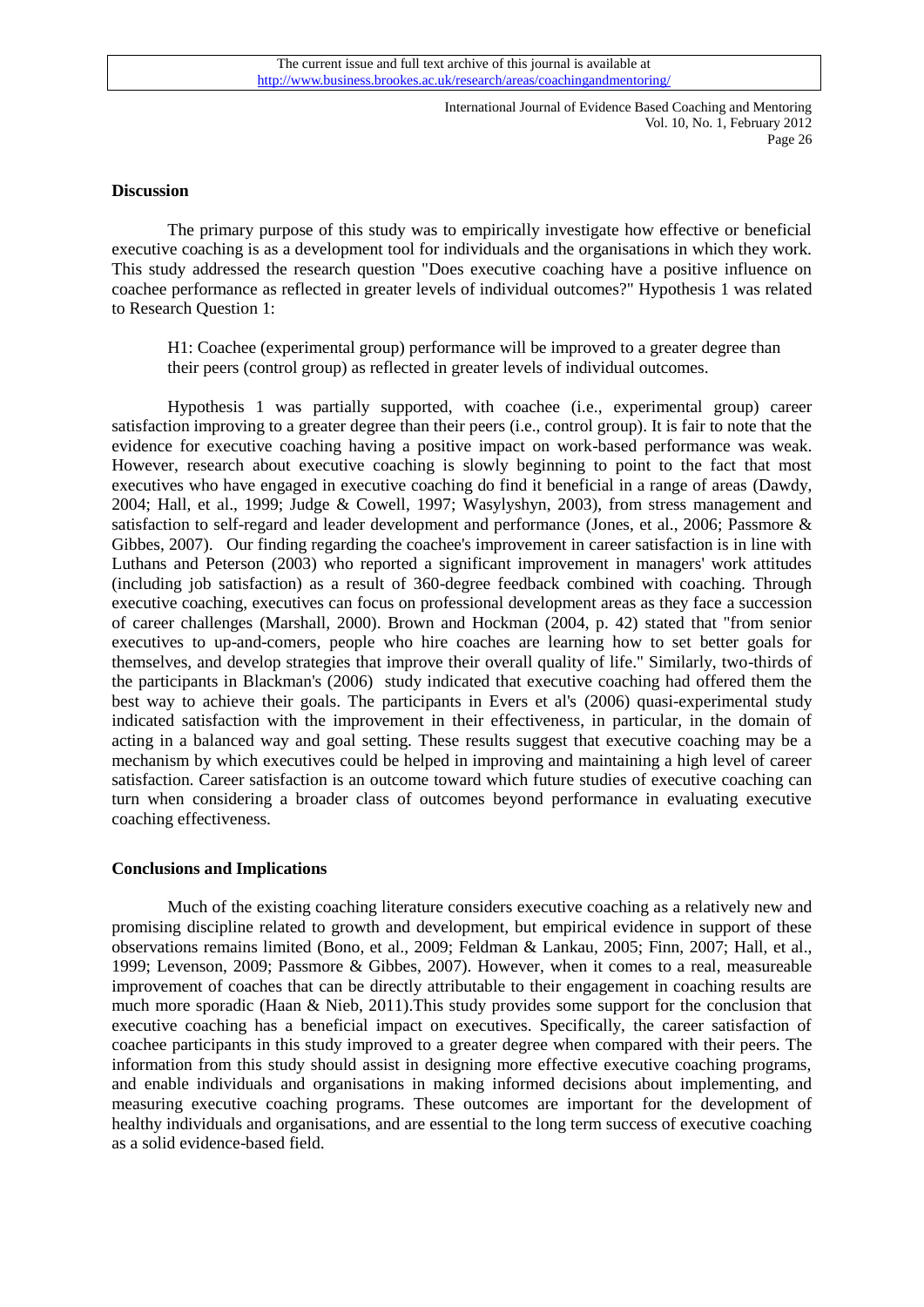This study has filled some of the gaps in the executive coaching literature. Methodologically, this research adopted a quasi-experimental design that drew on experimental and control groups in its data collection and analysis. The use of a quasi-experimental design allowed the examination of causal relationships in a complex field setting, and the ability to eliminate alternate explanations of the effects reported. In addition, unlike many previous studies in the area that have relied merely on self-report assessments of executive coaching effectiveness, this current study drew on multiple raters in its collection of data, namely coaches, coachees, direct reports, and supervisors, and utilised a control group.

In terms of advancing research in this area, there are only a handful of extant studies that empirically examine the outcomes of executive coaching interventions. Within this set, the bias has been to use short term affective reactions as outcome measures, and to ignore coachee learning, behavioural changes and organisational outcomes as effectiveness indicators [\(Feldman & Lankau,](#page-15-3)  [2005;](#page-15-3) [Kombarakaran, Yang, et al., 2008\)](#page-17-0). In order to redress this gap, this study improves our understanding of executive coaching outcomes by using established, reliable and valid measures to examine pre-and post executive coaching performance. This study provides evidence for the impact of executive coaching on individual outcomes, improving executive coaching practice, and assisting in identifying the individual outcomes of effective executive coaching. This is an important contribution as much of the previous executive coaching research could not delineate the effects of executive coaching from other developmental interventions, such as training programs, 360 degree feedback, environmental factors, or prior exposure to coaching (e.g., [Kampa-Kokesch, 2001;](#page-16-17) [Luthans &](#page-17-23)  [Peterson, 2003;](#page-17-23) [Olivero, et al., 1997;](#page-17-22) [Saling, 2005;](#page-18-16) [Smither, et al., 2003;](#page-18-2) [Thach, 2002\)](#page-18-0). In contrast, the design of this research, though not without limitations, facilitates a better understanding of executive coaching outcomes distinct from other developmental interventions.

There are only a handful of extant studies that empirically examine the outcomes of executive coaching interventions. Within this set, the bias has been to use short term affective reactions as outcome measures, and to ignore coachee learning, behavioural changes and organisational outcomes as effectiveness indicators [\(Feldman & Lankau, 2005;](#page-15-3) [Kombarakaran, Yang, et al., 2008\)](#page-17-0). In order to redress this gap, this study improves our understanding of executive coaching outcomes by using established, reliable and valid measures to examine pre-and post executive coaching performance.

Finally, it should also be noted that the intervention study presented in this dissertation was specifically designed to reflect certain "real-world" realities or, as described by Hall et al [\(1999, p.](#page-16-6)  [39\)](#page-16-6), to identify what really happens in executive coaching "behind closed doors". As such, this study was conducted with an adult business community sample, delivered by several executive coaching firms across an extended timeframe (9 months), and used executive coaching methods that allowed coaches the flexibility to tailor the executive coaching context to meet the coachee's needs and circumstances. These decisions regarding the nature of the study were taken to ensure that the research did not become overly sanitised. The findings of this study should provide a useful agenda for future theoretical and empirical research on executive coaching as an emerging form of management development, as well as providing clearer guidelines and benchmarks for practitioners and consumers of executive coaching. Without a strong theoretical foundation backed by empirical research, executive coaching runs the risk of becoming a passing fad like many other forms of consulting in business.

## **Future Research**

Given the early stages of executive coaching research, there are many avenues for future research arising from this study.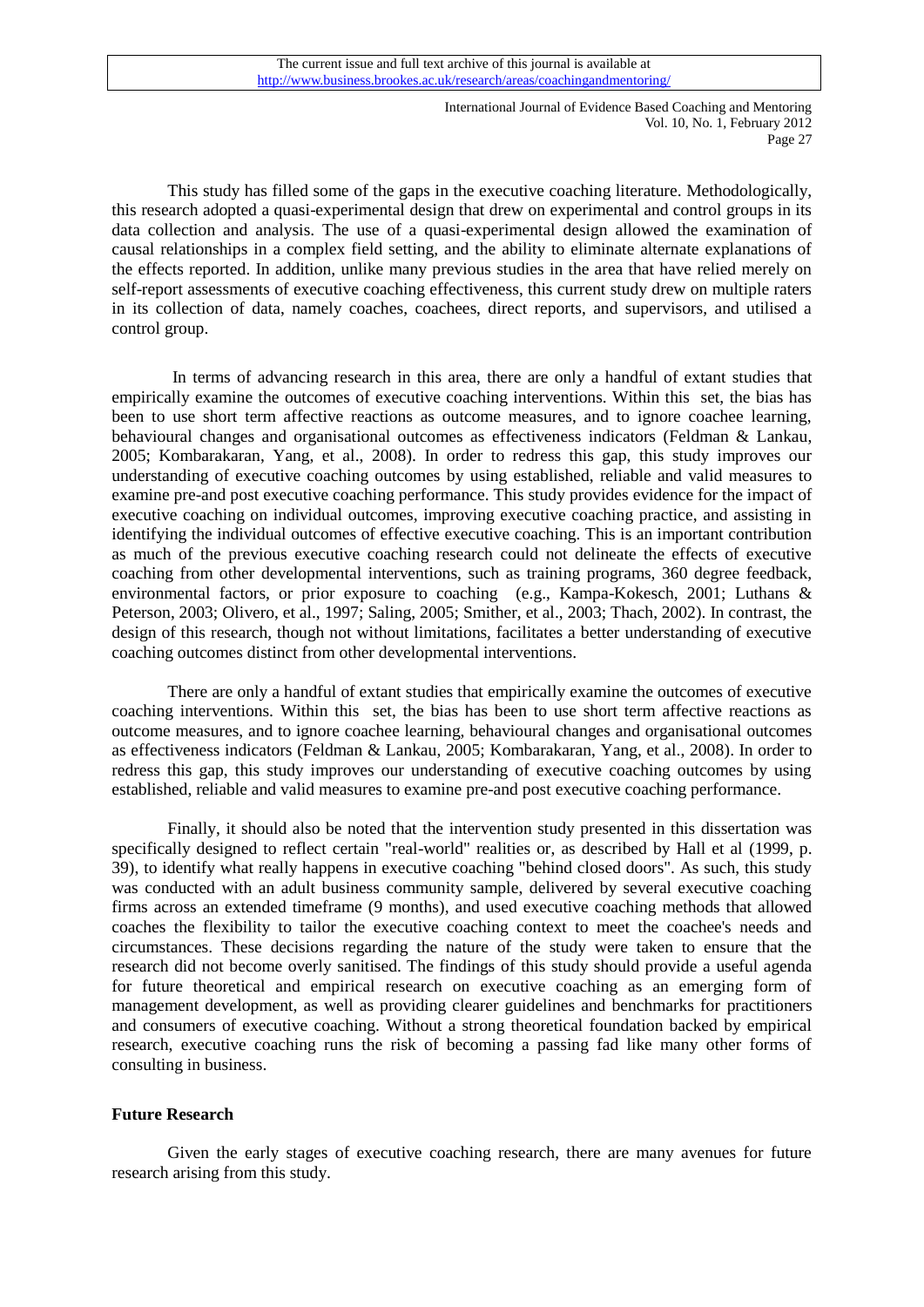The present study provided some support for the conclusion that executive coaching has a beneficial impact on executives' individual outcomes. Specifically, the results of this study suggest that executive coaching may be a mechanism by which executives improve their career satisfaction. Career satisfaction as an outcome of executive coaching should be examined beyond standard performance measures when evaluating executive coaching effectiveness. As empirical research on executive coaching outcomes is limited, much more rigorous research is needed to improve our understanding of whether executive coaching really does make a difference to long term improvement in coachee and organisation performance. These results suggest that executive coaching may be a mechanism by which executives could be helped in improving and maintaining a high level of career satisfaction. Career satisfaction is an outcome toward which future studies of executive coaching can turn when considering a broader class of outcomes beyond performance in evaluating executive coaching effectiveness.

This study provided longitudinal data through a pre-test-post-test design which assessed the effects of executive coaching over time (before coaching and immediately after coaching was completed). It is now recommended that future research assess the long-term progress made by executive coaching on individual and organisational performance to understand the sustainability of executive coaching benefits. Data should be collected at various intervals after executive coaching is completed (post-test measurement) and involve three longitudinal follow-ups for both experimental and control groups. In particular, future research should collect post-coaching data immediately after coaching is completed, six months after coaching is completed, and then one year after coaching is completed. This is an important design feature that enables tracking the impact of executive coaching at multiple points in time, and thus examining the long-term effects of executive coaching on individual and organisational outcomes. Furthermore, long-term indications of executive effectiveness will ensure that executive coaching dollars are well spent.

This study was limited by the collection of questionnaire-based data and the analysis of quantitative data. It would be useful to collect qualitative data to triangulate the research and investigate some of the questions raised by this study. As noted by Greene, Caracelli, and Graham [\(1989\)](#page-16-27), multiple methods research designs strengthen the validity of research findings. Through qualitative research, richer information about executive coaching can be obtained from executives, their supervisors, their peers, and coaches, and provide further insight into how executive coaching is associated with psychological and behavioural effects. The less structured nature of the qualitative research would also provide the opportunity to identify additional factors which are important in the success of executive coaching. Qualitative data would broaden the theoretical base of executive coaching, and potentially contribute practical strategies to maximise its benefits.

#### **References**

- <span id="page-14-2"></span>Aiken, S. G., & West, S. G. (1991). *Multiple regression: Testing and interpreting interactions.* Newbury Park Sage Publications.
- <span id="page-14-0"></span>Aitken, P., & Malcolm, H. J. (2010). *Developing change leaders-The principles and practices of change leadership development*. Oxford: Elseveir.
- <span id="page-14-4"></span>Allen, N. J., & Meyer, J. P. (1990). The measurement and antecedents of affective, continuance and normative commitment to the organization. *Journal of Occupational and Organizational Psychology, 63*(1), 1-18.
- <span id="page-14-3"></span>Antonacopoulou, E. P. (2000). Employee development through self-development in three retail banks *Personnel Review, 29*(4), 491 - 508 doi: 10.1108/00483480010296294
- <span id="page-14-1"></span>Arthur, M. B., & Rousseau, D. M. (1996). The boundaryless career as a new employment principle. In M. B. Arthur & D. M. Rousseau (Eds.), *The boundaryless Career: A new employment principle for a new organizational era* (pp. 3-20). New York: Oxford Uninversity Press.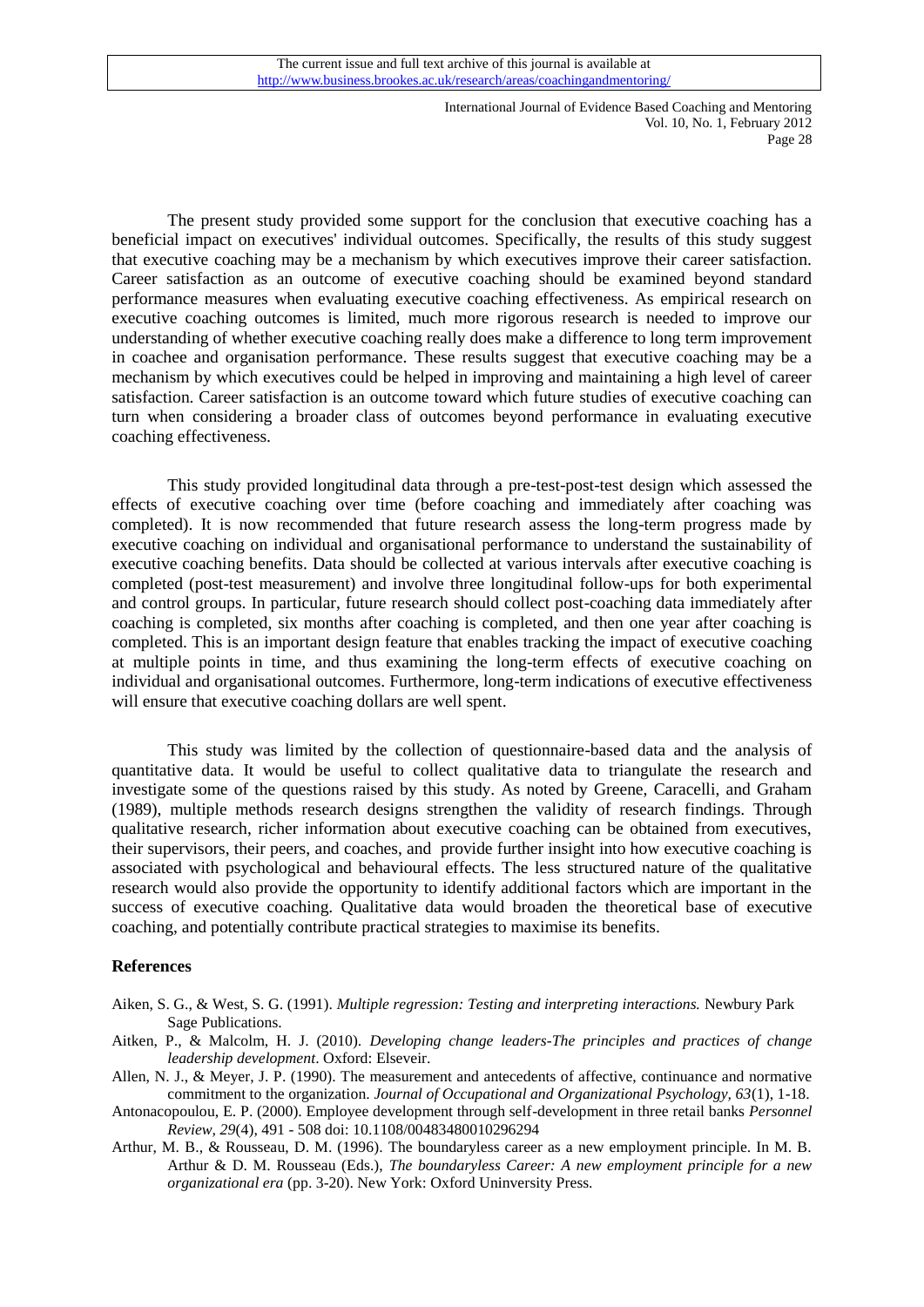- <span id="page-15-5"></span>Ashford, S. J. (1989). Self-assessments in organizations: A literature revuew and integrative model. *Research in Organizational Behaviour, 11*, 133-174.
- <span id="page-15-24"></span>Australia, S. (2010). *Coaching in organizations-Survey of coaches*. Report of Survey. Standards Australia. Sydney.
- <span id="page-15-11"></span>Bacon, T. R., & Spear, K. I. (2003). *Adaptive coaching: The art and the practice of a client-centered approach to performance improvement*. CA: Davis-Black.
- <span id="page-15-23"></span>Baek-Kyoo, B. J. (2005). Executive coaching: A conceptual framework from an integrative review of practice and research. *Human Resource Development Review, 4*(4), 462-488.
- <span id="page-15-6"></span>Bandura, A. (1982). The self and mechanisms of agency. In J. Suls (Ed.), *Psychological perspectives* (Vol. 1). Hillsdale, NJ: Erlbaum Associates.
- <span id="page-15-7"></span>Bass, B. M., & Yammarino, F. J. (1991). Congruence of self and others' leadership ratings of naval officers for understanding successful performance. *Applied Psychology: An International Review, 40*(4), 437-454.
- <span id="page-15-18"></span>Berg, I. K., & Szabo, P. (2005). *Brief coaching for lasting solutions* (1 ed.). New-York: W.W. Norton & Company.
- <span id="page-15-9"></span>Bertrand, M., & Schoar, A. (2003). Managing in style: The effect of managers on firm policies. *Quarterly Journal of Economics, 118*(4), 1169-1208.
- <span id="page-15-8"></span>Blackman, A. (2006). Factors that contribute to the effectiveness of business coaching: The coachees perspective. *The Business Review, Cambridge., 5*(1), 98-104.
- <span id="page-15-0"></span>Bono, J. E., Purvanova, R. K., Towler, A. J., & Peterson, D. B. (2009). A survey of executive coaching practices. *Personnel Psychology, 62*(2), 361-404.
- <span id="page-15-1"></span>Bozer, G., & Pirola-Merlo, A. (2007). Executive coaching effectiveness:
- A conceptual framework. *Monash Business Review, 2*(2), 44-45.
- <span id="page-15-16"></span>Brock, V. G. (2008). *Grounded theory of the roots and emerfence of coaching*. Doctoral dissertation. International University of Professional Studies. Makawao, Maui.
- <span id="page-15-25"></span>Brooks, I., & Wright, S. (2007). A survey of executive coaching practices in new Zealand. *International Journal of Evidence based Coaching and Mentoring, 5*(1), 30-41.
- <span id="page-15-12"></span>Brotman, Liberi, & Wasylyshyn. (1998). Executive coaching: The need for standards of competence. *Consulting Psychology Journal: Practice and Research, 50*(1), 40-46.
- <span id="page-15-27"></span>Brown, M., & Hockman, J. (2004). Right, coach. *Association Management, 56*(12), 41-43.
- <span id="page-15-17"></span>Cavanagh, M. J. (2005). Mental healh issues and challenging clients in executive coaching. In M. J. Cavanagh, A. M. Grant & T. Kemp (Eds.), *Evidence-based coaching: Theory, research and practice from the behavioral sciences* (Vol. 1, pp. 21-36). Brisbane: Australian Academic Press.
- <span id="page-15-10"></span>Collings, D. G., & Mellahi, K. (2009). Strategic talent management: A review and research agenda. *Human Resource Management Review, 19*(4), 304-313
- <span id="page-15-14"></span>Coutu, D., Kauffman, C., Charan, R., Peterson, D. B., Maccoby, M., & Scoular, P. A. (2009). What can coaches do for you? *Harvard Business Review, 87*(1), 91-97.
- <span id="page-15-19"></span>Coutu, D., Kauffman, C., Charan, R., Peterson, D. B., Maccoby, M., Scoular, P. A., & Grant, A. M. (2009). What can coaches do for you? *Harvard Business Review, 87*(1), 91-97.
- <span id="page-15-26"></span>Dawdy. (2004). *Executive coaching: A comparative design exploring the perceived effectiveness of coaching and methods*. Dissertation. Capella University. Minneapolis.
- <span id="page-15-15"></span>Diedrich, R., C. (1996). An iterative approach to executive coaching. *Consulting Psychology Journal: Practice & Research, 48*(2), 61-66.
- <span id="page-15-2"></span>Dutton, G. (1997). Executive coaches call the plays. *Management Review, 86*(2), 39-43.
- <span id="page-15-21"></span>Eggers, J. H., & Clark, D. (2000). Executive coaching that wins. *Ivey Business Journal, 65*(1), 66-71.
- <span id="page-15-13"></span>Ennis, S. A., Hodgetts, W. H., Otto, J., Stern, L. R., Vitti, M., & Yahanda, N. (2004). *The executive coaching handbook: Principles and guidelines for a successful coaching partnership* (3 ed.): The Executive Coaching Forum.
- <span id="page-15-20"></span>Evers, W., Brouwers, A., & Tomic, W. (2006). A quasi-experimental study on management coaching effectiveness, *Consulting Psychology Journal: Practice & Research, 58*(3), 174-182.
- <span id="page-15-3"></span>Feldman, D. C., & Lankau, M. J. (2005). Executive coaching: A review and agenda for future research. *Journal of Management 31*(6), 829-848.
- <span id="page-15-4"></span>Ferguson, N., & Whitman, M. (2003). Corporate therapy. *Economist, 369*(8350), 61.
- <span id="page-15-22"></span>Finn, F. A. (2007). *Leadership development through executive coaching: The effects on leaders' psychological states and transformational leadership behaviour.* PhD, Queensland University of Technology, Brisbane.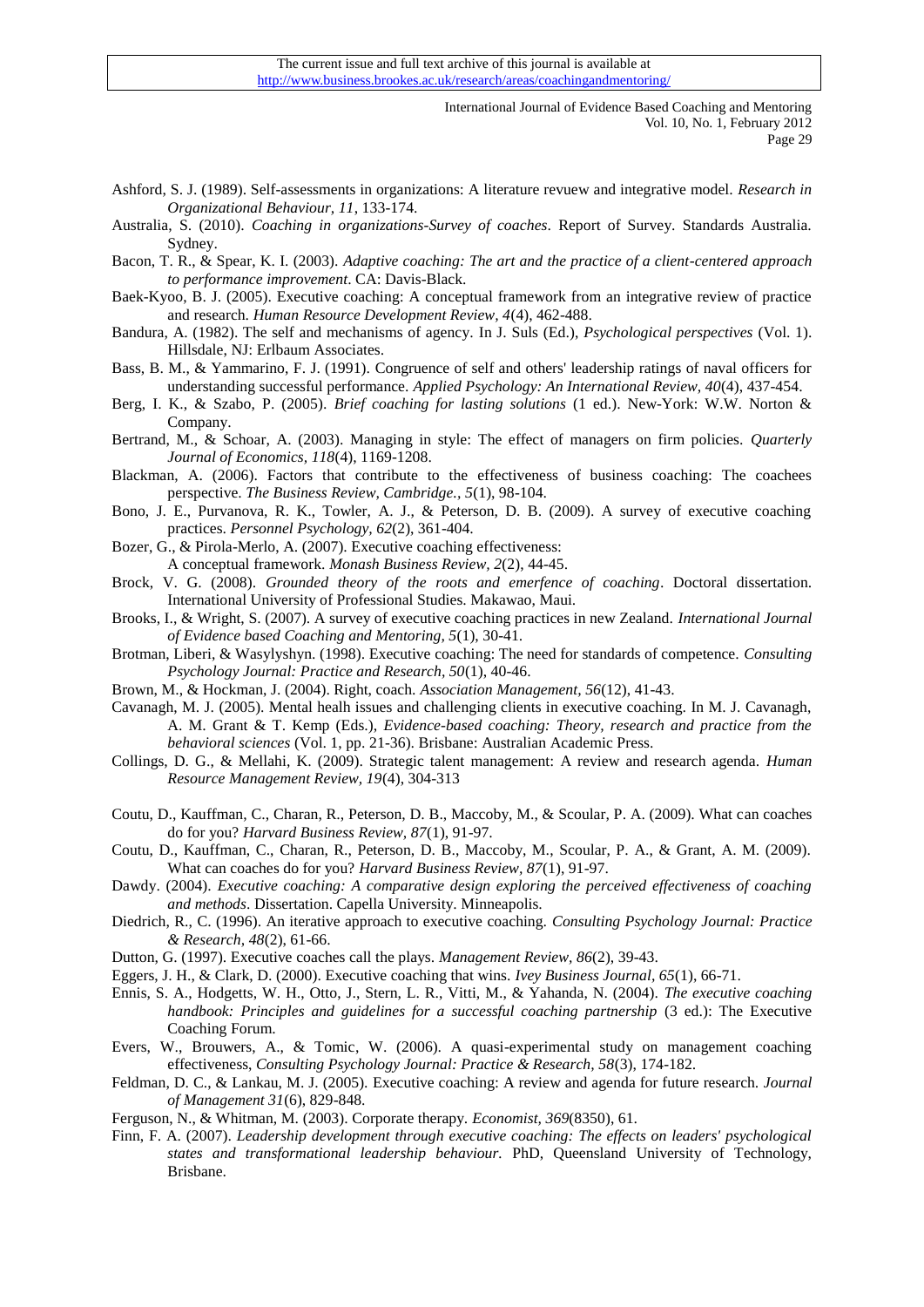- <span id="page-16-22"></span>Frisch, M. H. (2001). The Emerging Role of the Internal Coach. *Consulting Psychology Journal: Practice and Research, 53*(4), 240-250.
- <span id="page-16-14"></span>Garman, A. N., Whiston, D. L., & Zlatoper, K. W. (2000). Media perceptions of executive coaching and the formal preparation of coaches. *Consulting Psychology Journal: Practice & Research 52*(3), 201-205.
- <span id="page-16-19"></span>Gay, L. R., & Diehl, P. L. (1992). *Research Methods for Business and Management* New-York: Maxwell Macmillan International.
- <span id="page-16-15"></span>Gegner, C. (1997). *Coaching: Theory and practice*. Management. Unpablished master's thesis. University of California. San Francisco.
- <span id="page-16-12"></span>Grant, A. M. (2006). A personal perspective on professional coaching and the development of coaching psychology. *International Coaching Psychology Review, 1*(1), 12-22.
- <span id="page-16-24"></span>Grant, A. M., & Cavanagh, M. J. (2007). Coaching psychology: How did we get here and where are we going? *InPsych, 29*(3), 6-9.
- <span id="page-16-21"></span>Grant, A. M., Franklin, J., & Langford, P. (2002). The self-reflection and insight scale: A new measure of private self-consciousness. *Social Behavior & Personality: An International Journal, 30*(8), 821.
- <span id="page-16-25"></span>Grant, A. M., & Zackon, R. (2004). Executive, workplace and life coaching: Findings from a large-scale survey of International Coach Federation members. *International Journal of Evidence based Coaching and Mentoring, 2*(2), 1-15.
- <span id="page-16-10"></span>Greene, J., & Grant, A. M. (2003). *Solution-focused coaching: Managing people in a complex world*. Harlow, GB: Pearson Education
- <span id="page-16-27"></span>Greene, J. C., Caracelli, V. J., & Graham, W. F. (1989). Toward a conceptual framework for mixed-method evaluation desgins. *Educational Evaluation and Policy Analysis, 11*(3), 255-274.
- <span id="page-16-23"></span>Greenhaus, J. H., Parasuraman, S., & Wormley, W. M. (1990). Effects of race on organizational experiences, job performance, evaluations, and career outcomes. *Academy of management journal, 33*(1), 64-86.
- <span id="page-16-20"></span>Griffin, M. A., Neal, A., & Parker, S. K. (2007). A new model of work role performance: positive behavior in uncertain and interdependent contexts. *Academy of management journal, 50*(2), 327-347.
- <span id="page-16-2"></span>Gyllensten, K., & Palmer, S. (2007). The coaching relationship: An interpretative phenomenological analysis. *International Coaching Psychology Review, 2*(2), 168-177.
- <span id="page-16-26"></span>Haan, E. d., & Nieb, C. (2011). Change through executive coaching: The organizational perspective. *Training Journal*, 66-70.
- <span id="page-16-6"></span>Hall, D. T., Otazo, K. L., & Hollenbeck, G. P. (1999). Behind closed doors: What really happens in executive coaching. *Organizational Dynamics, 27*(3), 39-43.
- <span id="page-16-13"></span>Hart, W. E., & Kirkland, K. (2001). *using your executive coach*. Greensbord, North Carolina: Center for Creative Leadership.
- <span id="page-16-1"></span>ICF. (2008) Retrieved 13.02.08, 2008, from<http://www.coachfederation.org/ICF/>
- <span id="page-16-18"></span>Jarvis, J. (2004). Coaching and buying coaching services Retrieved 02/03/2007, 2007
- <span id="page-16-0"></span>Jones, Rafferty, & Griffin. (2006). The executive coaching trend: Towards more flexible executives. *leadership & Organization Development Journal, 27*(7), 584-596. doi: 10.1108/01437730610692434
- <span id="page-16-16"></span>Judge, W. Q., & Cowell, J. (1997). The brave new world of executive coaching. (Cover story). *Business Horizons, 40*(4), 71-77.
- <span id="page-16-4"></span>Jung, D., Wu, A., & Chow, C. W. (2008). Towards understanding the direct and indirect effects of CEOs' transformational leadership on firm innovation. *The Leadership Quarterly, 19*(5), 582-594.
- <span id="page-16-5"></span>Kaiser, R. B., Hogan, R., & Craig, S. B. (2008). Leadership and the fate of organizations. *American Psychologist, 63*(2), 96-110. doi: 10.1037/0003-066X.63.2.96
- <span id="page-16-17"></span>Kampa-Kokesch, S. (2001). *Executive Coaching as an Individually Tailored Consulation Intervention: Does It Increase Leadership?* Doctor of Philosophy Doctoral dissertation, Western Michigan University, Michigan.
- <span id="page-16-3"></span>Kampa-Kokesch, S., & Anderson, M., Z. (2001). Executive coaching: A comperhensive review of the literature. *Consulting Psychology Journal: Practice & Research, 53*(4), 205-228.
- <span id="page-16-9"></span>Kiel, F., Rimmer, Eric, Williams, Kathryn, Doyle, Marilyn (1996). Coaching at the top. *Consulting Psychology Journal: Practice & Research, 48*(2), 67-77.
- <span id="page-16-11"></span>Kilburg. (2004). Trudging toward dodoville: Conceptual approaches and case studies in executive coaching. *Consulting Psychology Journal: Practice & Research, 56*(4), 203-213.
- <span id="page-16-7"></span>Kilburg, R. R. (1996a). Foreword: Executive coaching as an emerging competency in the practice of consultation. *Consulting Psychology Journal: Practice & Research, 48*(2), 59-60.
- <span id="page-16-8"></span>Kilburg, R. R. (1996b). Toward a conceptual understanding and definition of executive coaching. *Consulting Psychology Journal: Practice & Research, 48*(2), 134-144.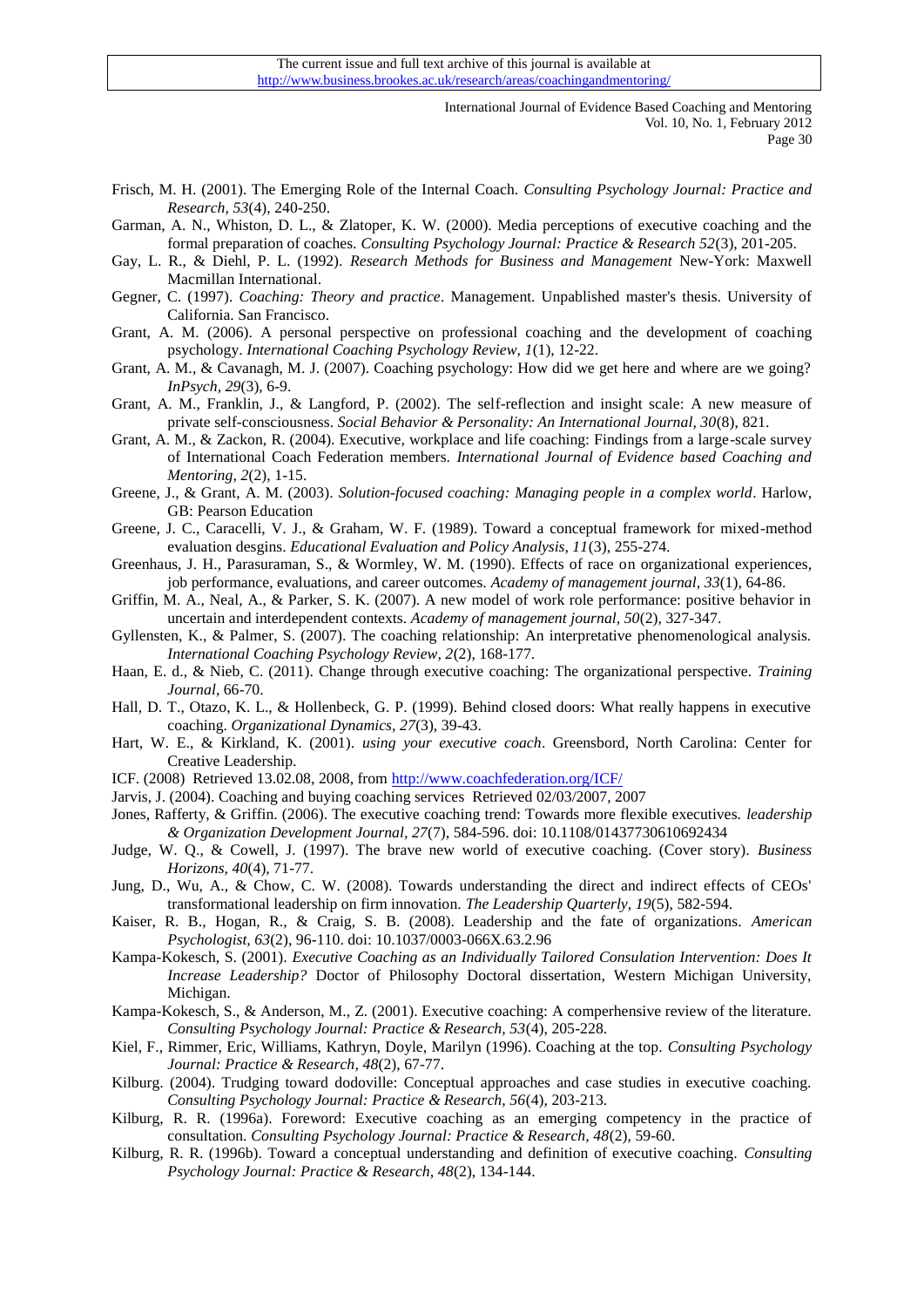- <span id="page-17-16"></span>Kilburg, R. R. (2000). *Executive coaching: Developing managerial wisdom in a world of chaos*. Washington, DC: American Psychological Association.
- <span id="page-17-10"></span>King, Z. (2004). Career self-management: Its nature, causes and consequences. *Journal of Vocational Behavior 65*, 112-133.
- <span id="page-17-9"></span>Kirwan, C., & Brichall, D. (2006). Transfer of learning from management development programmes: Testing the Holton model. *International Journal of Training and Development, 10*(4), 252-268.
- <span id="page-17-6"></span>Kombarakaran, F. A., Bsker, M. N., Yang, J. A., & Fernandes, P. B. (2008). Ececutive coaching: It works! *Consulting Psychology Journal: Practice and Research, 60*(1), 78-90.
- <span id="page-17-0"></span>Kombarakaran, F. A., Yang, J. A., Baker, M. N., & Fernandes, P. B. (2008). Executive coaching: It works! *Consulting Psychology Journal: Practice & Research, 60*(1), 78-90.
- <span id="page-17-1"></span>Levenson, A. (2009). Measuring and maximaizing the business impact of executive coaching. *Consulting Psychology Journal: Practice & Research, 61*(2), 103-121.
- <span id="page-17-18"></span>Levinson, H. (1996). Executive coaching. *Consulting Psychology Journal: Practice & Research, 48*(2), 115- 123.
- <span id="page-17-20"></span>London, M. (2001). *Leadership development: Paths to self-insight and professional growth*. Mahwah: Lawrence Erlbaum Associates.
- <span id="page-17-7"></span>Lowman, R. L. (2005). Executive coaching: The road to dodoville needs paving with more than good assumptions. *Consulting Psychology Journal: Practice & Research, 57*(1), 90-96.
- <span id="page-17-2"></span>Luebbe, D. M. (2005). *The three-way mirror of executive coaching.* Ph.D., Union Institute and University, United States -- Ohio. Retrieved from [http://ezproxy-authcate.lib.monash.edu.au/cgi](http://ezproxy-authcate.lib.monash.edu.au/cgi-bin/authcate.pl?url=http://proquest.umi.com/pqdweb?did=888851991&Fmt=7&clientId=16397&RQT=309&VName=PQD)[bin/authcate.pl?url=http://proquest.umi.com/pqdweb?did=888851991&Fmt=7&clientId=16397&RQT](http://ezproxy-authcate.lib.monash.edu.au/cgi-bin/authcate.pl?url=http://proquest.umi.com/pqdweb?did=888851991&Fmt=7&clientId=16397&RQT=309&VName=PQD) [=309&VName=PQD](http://ezproxy-authcate.lib.monash.edu.au/cgi-bin/authcate.pl?url=http://proquest.umi.com/pqdweb?did=888851991&Fmt=7&clientId=16397&RQT=309&VName=PQD)
- <span id="page-17-23"></span>Luthans, F., & Peterson, S. J. (2003). 360-degree feedback with systematic coaching: Empirical analysis suggests a winning combination. *Human Resource Management, 42*(3), 243-256.
- <span id="page-17-26"></span>Marshall, L. (2000). Coaching for culture change. *Executive Excellence, 17*(3). Retrieved from
- <span id="page-17-13"></span>McCauley, C. D., & Hezlett, S. A. (2001). Individual development in the workplace. In N. Anderson, D. S. Ones, H. K. Sinangil & C. Viswesvaran (Eds.), *Handbook of industrial, work and organizational psychology* (Vol. 1, pp. 313-335). London: Sage Publications.
- <span id="page-17-21"></span>McGovern, J., Lindemann, M., Vergara, M., Murphy, S., Barker, L., & Warrenfeltz, R. (2001). Maxinizing the impact of Executive coaching: Behavioral change, organizational outcomes, and return on investment. *The Manchester Review, 6*(1), 1-9.
- <span id="page-17-25"></span>Meyer, J. P., Allen, N. J., & Smith, C. A. (1993). Commitment to organizations and occupations: Extension and test of a three-componenet conceptalization. *Journal of Applied psychology, 78*(4), 538-551.
- <span id="page-17-11"></span>Moen, F., & Allgood, A. (2009). Coaching and the effect on self-efficacy. *Organization Development Journal, 27*(4), 69-82.
- <span id="page-17-5"></span>Moen, F., & Kralsund, R. (2008). What communications or relational factors characterize the method, skills and techniques of executive coaching? . *Journal of Coaching in Organisations 2*, 102-123.
- <span id="page-17-8"></span>Natale, S. M., & Diamante, T. (2005). The five stages of executive coaching: Better process makes better practicr. *Journal of Business Ethics, 59*(4), 361-374.
- <span id="page-17-17"></span>O'Brien, M. (1997). Executive coaching. *Supervision, 58*(4), 4-6.
- <span id="page-17-22"></span>Olivero, G., Bane, K. D., & Kopelman, R. E. (1997). Executive coaching as a transfer of training tool: Effects on productivity in a public agency. *Public Personnel Management, 26*(4), 461-469.
- <span id="page-17-14"></span>Orenstein, R. L. (2002). Executive coaching, it's not just about the executive. *The Journal of Applied Behavioral Science, 38*(3), 355-374.
- <span id="page-17-4"></span>Ozkan, E. (2008). *Executive coaching: Crafting a versatile self in corporate America.* Doctor of Philosophy, Massachuestts Institute of Technology, Boston.
- <span id="page-17-24"></span>Parker-Wilkins, V. (2006). Business impact of executive coaching: Demonstrating monetary value. *Industrial and Commercial Training, 38*(3), 122-127.
- <span id="page-17-3"></span>Passmore, J., & Gibbes, C. (2007). The state of executive coaching research:What does the current literature tell us and what's next for coaching research? *International Coaching Psychology Review, 2*(2), 116-128.
- <span id="page-17-15"></span>Pemberton, C. (2006). *Coaching to Solutions: A managers toolkit for performance delivery*. Oxford: Elsevier Ltd.
- <span id="page-17-12"></span>Peterson, D., B. (1996). Executive coaching at work: The art of one-on-one change. *Consulting Psychology Journal: Practice & Research, 48*(2), 78-86.
- <span id="page-17-19"></span>Rogers, J. (2004). *Coaching skills: A handbook*. Maidenhead, Berkshire, Uk: Open University Press.